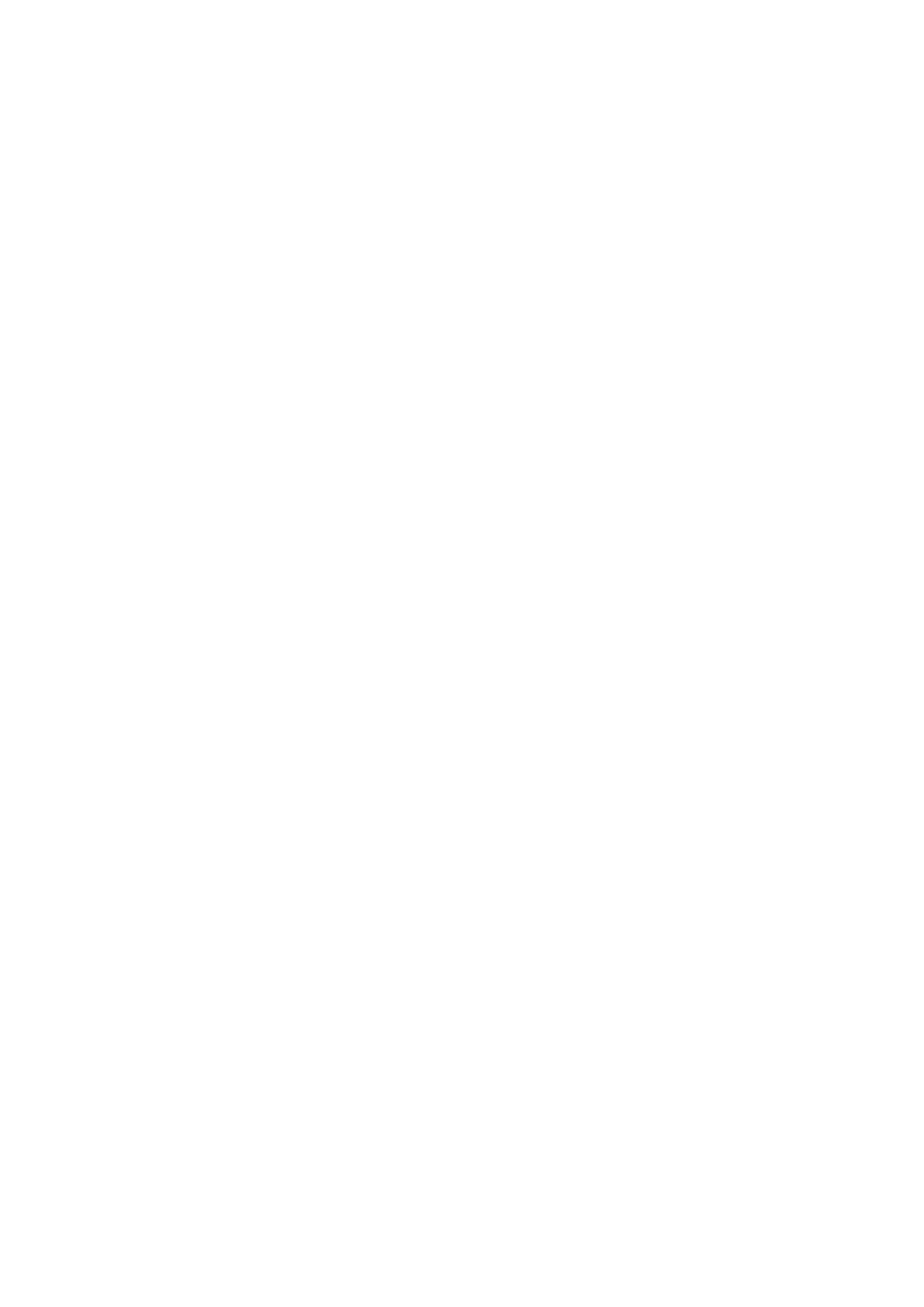

# **About SCIE**

The Social Care Institute for Excellence improves the lives of people of all ages by coproducing, sharing, and supporting the use of the best available knowledge and evidence about what works in practice. We are a leading improvement support agency and an independent charity working with organisations that support adults, families and children across the UK. We also work closely with related services such as health care and housing.

We improve the quality of care and support services for adults and children by:

- identifying and sharing knowledge about what works and what's new
- supporting people who plan, commission, deliver and use services to put that knowledge into practice
- informing, influencing and inspiring the direction of future practice and policy.

Written by Daniel Kina, Shirley Boyle and Rebekah Luff

Contact Daniel.Kina@scie.org.uk

First published in Great Britain November 2021 by the Social Care Institute for Excellence

©SCIE All rights reserved

Social Care Institute for Excellence

54 Baker Street, London W1U 7EX

# **www.scie.org.uk**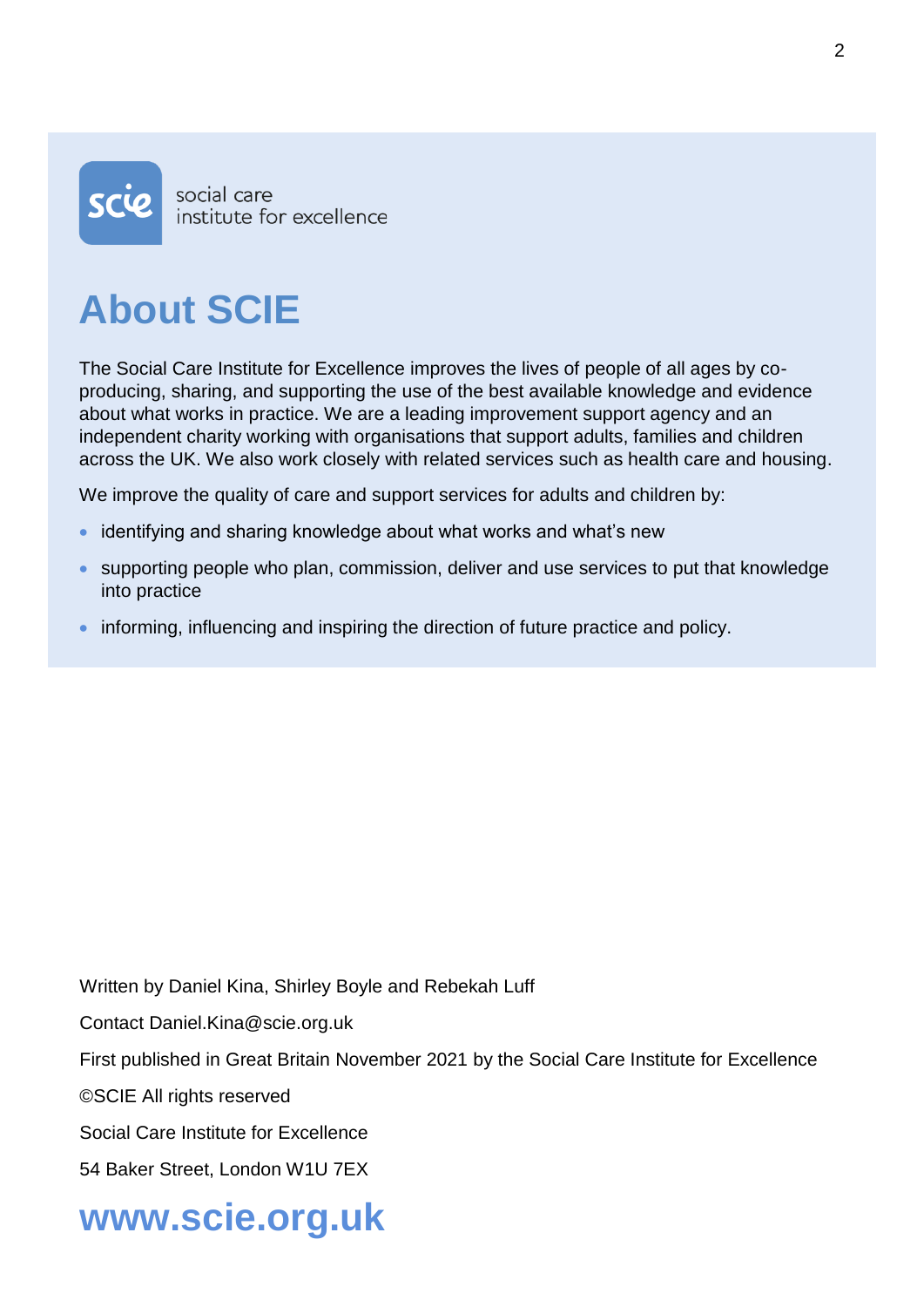# **Contents**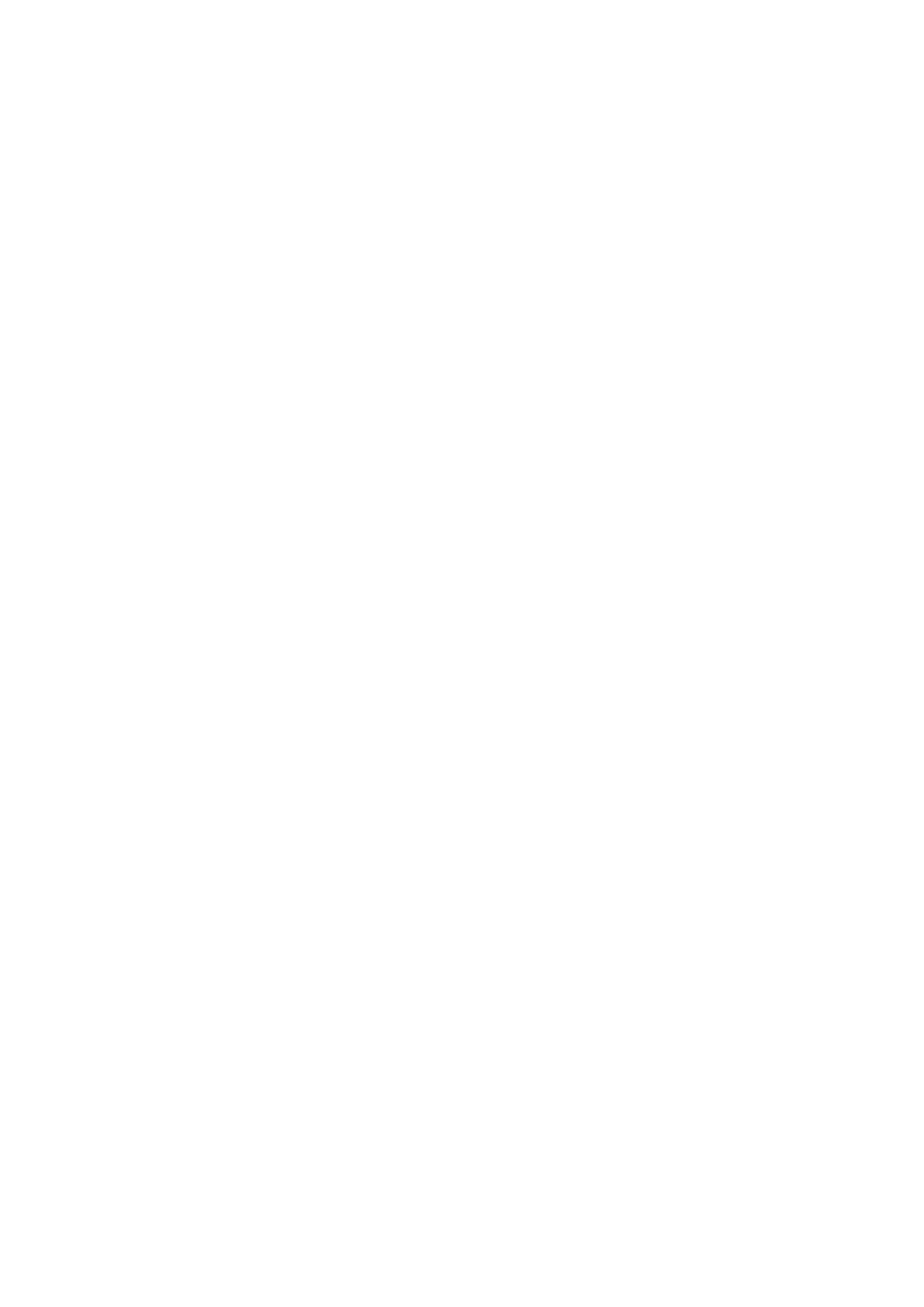# <span id="page-5-0"></span>**Executive summary**

#### **Introduction**

This review analysed the key impacts of the Family Support Hubs with a specific focus on families with children with disabilities. It also explored the interactions between hubs, hub members (voluntary and community organisations delivering local early intervention services) and statutory services to better understand the referral system and the contributions of the hubs to the local service network.

The methodology included a workshop with hub coordinators, interviews with parents, hub members and stakeholders and an analysis of a five-year administrative data set with detailed information on the referral activities from all hubs.

#### **The key findings included:**

- **Benefits of the hubs:** families highlighted that the hubs offer accessible and timely support that are community-based, trauma-responsive and non-stigmatizing. For hub members, the key benefits included having access to accurate and up to date information about the community and local services, better integration between services, and having the access to families who are reluctant to engage with support facilitated. On the strategic level, participants highlighted that hubs are key in providing information and influencing strategic developments at the local level and across Northern Ireland.
- **Referral System:** hubs are contributing to developing strong local networks of services and the referral system has played an important role in facilitating the integration between local services. Participants highlighted key strengths of the referral system, including regular meetings for collective decisions on referrals. It was also noted a difference in the use of referrals tools – such as monthly meetings and referral forms – that may influence the quality of the referrals in some hubs. Participants suggested that a more consistent use of referral tools across all hubs could improve the effectiveness of the system. However, the specific requirements for each Trust area in relation to a range of issues including information sharing – needs to be observed.
- **Interaction between hubs, hub members, and statutory services:** hubs are playing an important role in supporting families on waiting lists for Autism Spectrum Disorder assessments and mental health services for children and families. Families have been affected by the low capacity of services aggravated by the Covid19 pandemic and are, in the meantime, relying on the support offered by hubs to cope with challenges.
- **Challenges faced by families with children with disabilities:** families highlighted the difficulties in accessing services and activities that are adapted to their children's needs as one of the key challenges faced. This is due to lack of capacity in services, use of noninclusive approaches, and lack of availability of group activities in their local areas that meet their needs. For many families, the support offered by the hubs is the only accessible support available.
- **Administrative data analysis:** a comparison of referral activity between hubs with complete and partial Sure Start coverage located in urban and rural settings was undertaken highlighting the following key messages: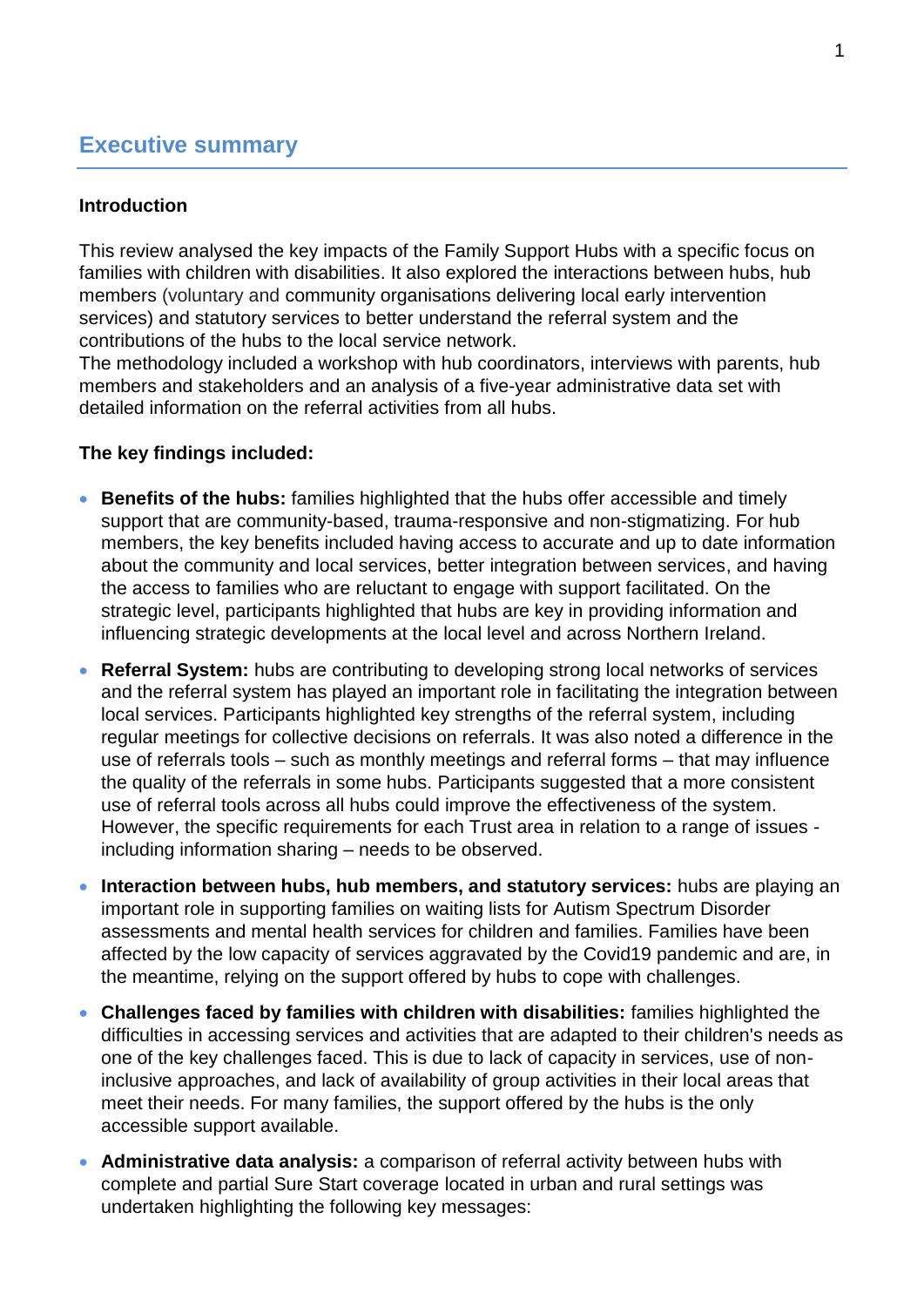- By analysing 3 time points, 2016-17, 2019-20 and 2020-21 it was possible to consider change over time more generally and then change due to the pandemic separately.
- There was a 31% overall increase in referrals to hubs during the pandemic. Hubs with complete Sure Start saw an increase of 52% from 2019-20 to 2020-21 compared with a 19% increase for hubs with partial Sure Start. Rural areas saw the greatest percentage increase of 71% compared with 31% in urban areas.
- Self referrals and community organizations are the top two sources of referrals in 2020/21, and both of these increased during the pandemic.
- Essential to the work of the hubs is the emotional and behavioural difficulty support for children, and for parents. These three referral categories together account for the majority of referrals for all years.
- The greatest change in reasons for referrals over time can be seen in 2020-21 where referrals for financial support increased from 5% of referrals to 22% reflecting the financial pressures on families during the pandemic.

#### **Recommendations from participants**

- **Improve hubs' reach towards BAME communities**: Participants highlighted the importance of improving responses to engage with BAME families. Each trust region may have different needs for improvement and this should be addressed locally, however, some of the improvements highlighted by participants included: increasing availability of services that are compatible with specific cultural and religious needs of BAME families, and increase access to interpreting services for hubs facing communication issues.
- **Improve consistency of the referral system across hubs:** participants highlighted the need for standardising the use of referral forms to improve the quality of the referrals across all hubs. It was also highlighted that the collective discussions of cases and collective decisions on referrals adopted by most hubs have significantly contributed to the integration between services and effectiveness of support. Therefore, it is suggested that this approach is adopted across all hubs observing the specific requirements of each trust area.
- **Improve access to funding (e.g. transformation funding) to allow hubs to deliver key services:** participants from all groups highlighted the importance of hubs having access to funding to develop activities that improve engagement and facilitate greater understanding of families' needs.

#### **SCIE's recommendations**

- **Improving the continuous evaluation of the model:** acknowledging the robust data collection system already in place, we suggest that a proactive approach to data analysis is taken to draw comparisons between different aspects of the hubs across time, across regions, and across hubs with different hubs set ups – such as programmes available, funding configuration, rural/urban settings, deprived/affluent areas.
- **Develop further research to create indicators and track cases that are at the high end of tier 2 threshold**: We suggest the creation of indicators to monitor cases that do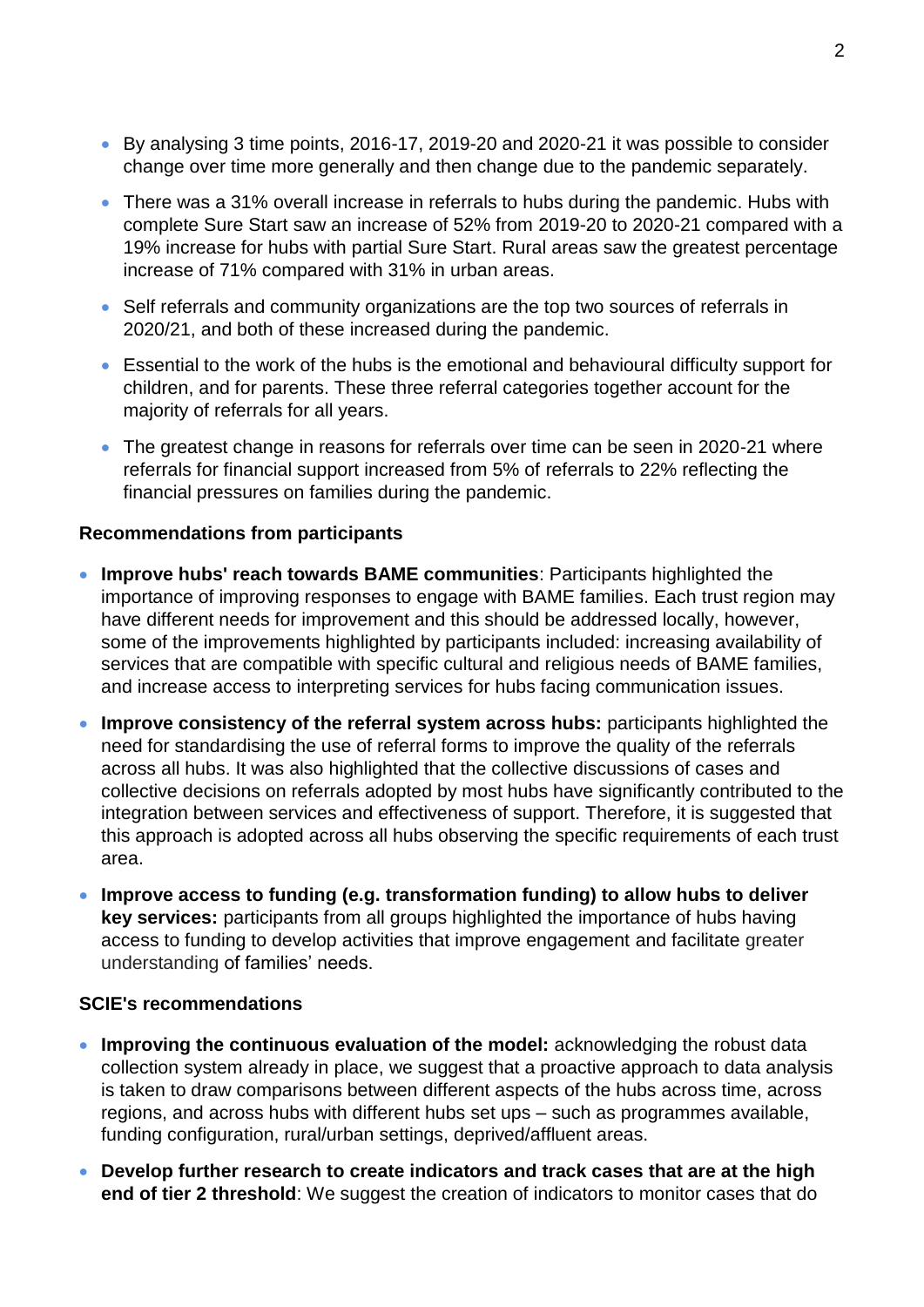not need level 3 intervention but have complex needs. This would be key in understanding how hubs are preventing the escalation of cases to level 3 intervention.

- **Develop further research to analyse the economic impacts of the hubs:** we suggest an analysis of the economic impacts of the hubs to understand the cost-benefit of the support offered, particularly for cases that have been prevented from escalating to level 3 interventions.
- **Create a collective of hub coordinators:** to provide coordinators with the opportunity to share concerns, find collective solutions, align practices and principles, receive peer support, and access training and professional development support.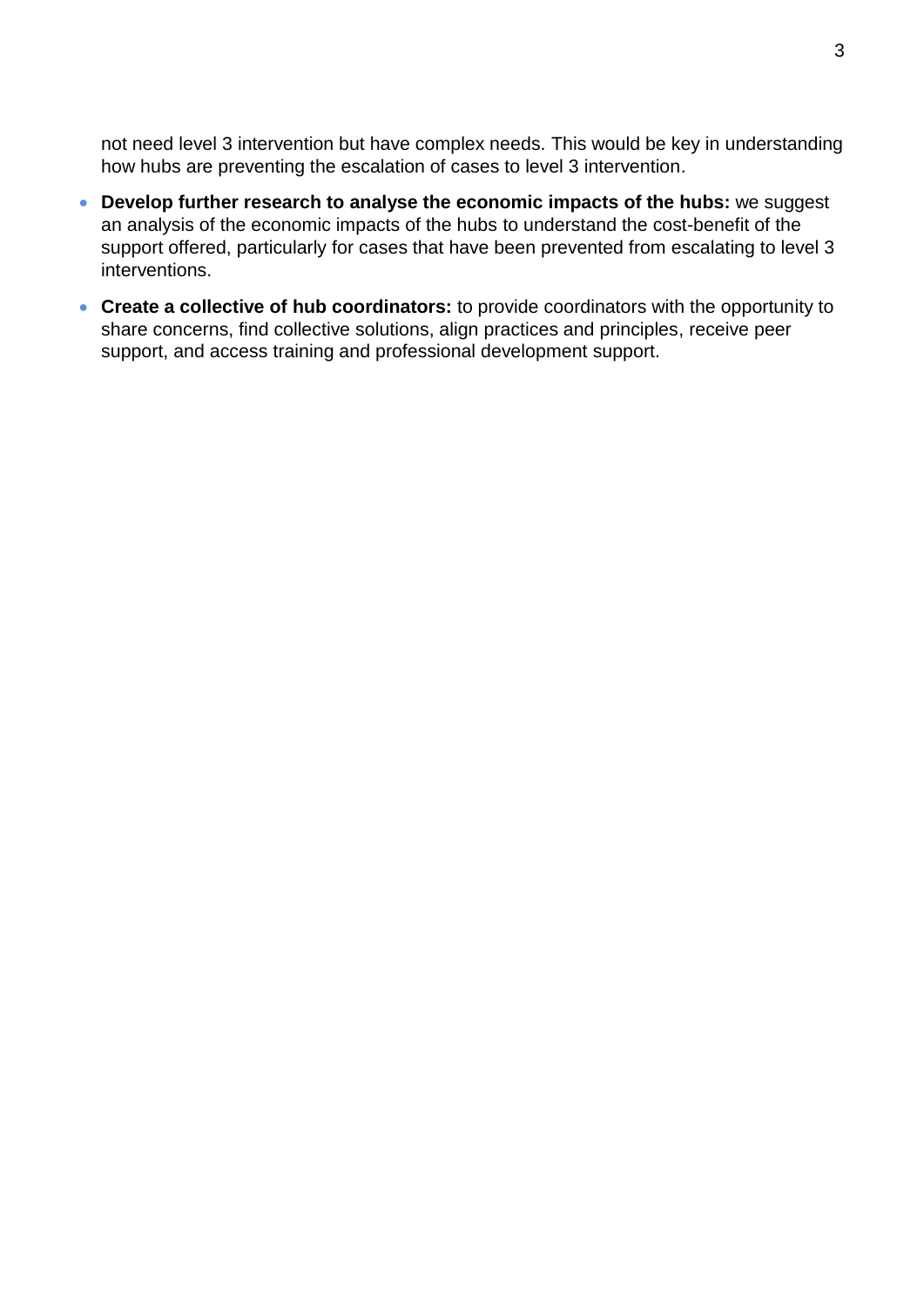# <span id="page-8-0"></span>**Introduction**

This report presents the findings of the review of the Northern Ireland Family Support Hubs undertaken during 2021. It is a complementary piece to the first review undertaken in 2016 by the Social Care Institute for Excellence (SCIE) on behalf of the Northern Ireland Health and Social Care Board. The present review focuses on key aspects of the hub model, aiming to understand significant changes and improvements that occurred in the last five years in relation to the impacts of the hubs on families and local services, the interaction between the hubs, community services, and statutory services, and the access of families with children with disabilities to local services. To achieve this, a qualitative research approach was adopted to capture the narrative of key participants to better understand their experiences of using the hubs. The methodology included a workshop with hub coordinators, semistructured interviews with representatives of local services that are hub members, stakeholders with strategic input to the hubs, parents of children with disabilities, The review also included an analysis of the regional administrative data set of hub activity, with information on referral activities and the profile of beneficiaries of hub services. More information on the methodology can be found in the next section of the report.

# <span id="page-8-1"></span>**The Northern Ireland Family Support Hubs**

The Northern Ireland Family Support Hubs model is one of the key policies and service delivery strategies that aims to provide families with access to early intervention support. To achieve this, the hubs provide a collaborative interface across statutory, voluntary and community sectors with the purpose of:

- Raising communities' and families' awareness of family support services available
- Improving access to early intervention family support services by matching the needs of families to family support providers
- Coordinating early intervention family support services by creating a collaborative network of providers
- Assessing the level of unmet need for early intervention family support services and inform strategic developments.

The model adopts a community-based approach to integrate local services and coordinate early intervention support to meet the specific needs of local families. The hubs are a single point of contact that enables families to access key services in a timely and simplified way, significantly impacting on reach and quality of service delivery. Last year the 29 hubs in Northern Ireland supported 7,590 families – 8,486 children – working with over 600 statutory and non-statutory organisations across Northern Ireland (Health and Social Care Board, 2020).

#### <span id="page-8-2"></span>**The 2016 Family Support Hubs Review**

In 2016 SCIE completed a review of the family support hubs' conceptual, strategic, and operational aims, benefits and challenges. This included an analysis of hubs' impacts on families and communities, challenges faced by the hubs, the interaction between hubs and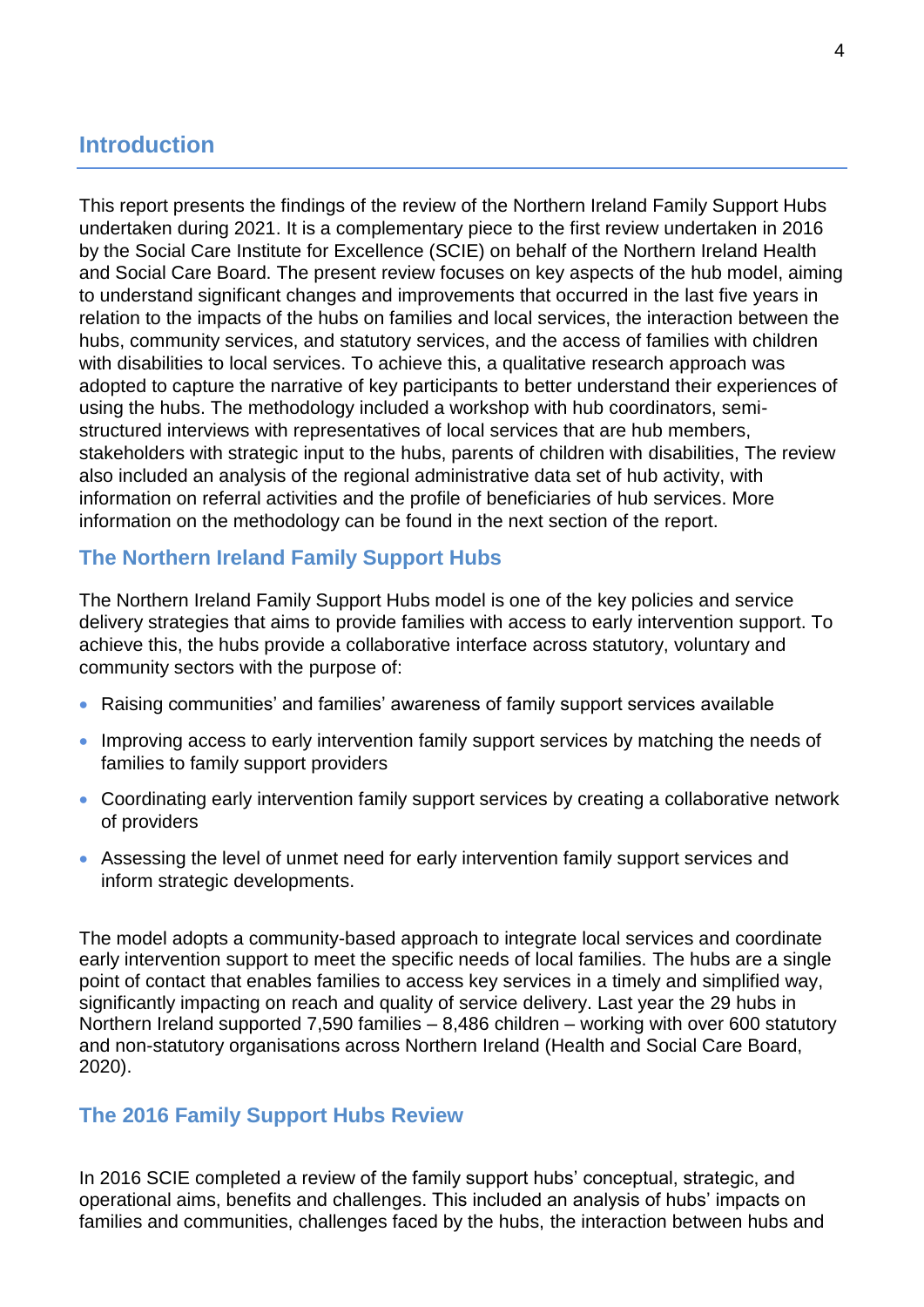hub members, and the governance and policy context of the hubs. The 2016 review provided a full overview of the hubs and provided some key insights for policymaking and strategic developments. Key findings included:

- Hubs were effectively providing a collaborative interface across the statutory, voluntary and community sectors, and involved representation from approximately 664 statutory departments and non-statutory organizations.
- Hubs were contributing to an effective integration between services, creating conditions for interagency work to address families' needs holistically.
- With the hub model and its holistic approach, families had access to personalised services that were accessible, timely and flexible, and in a non-stigmatising way.
- Hubs were key in informing strategic developments by assessing local needs, identifying gaps in service provision, providing intelligence for policy-making at local and national levels.

Since the completion of the 2016 review, the hubs have further developed, expanding the network of services and increasing the number of families supported from 6,077 in 2016/17 to 7,590 in 2019/20 and most recently reaching 8,405 families in 2020/21 with the increased demand caused by the pandemic (CYPSP, 2021). With the unexpected challenges imposed by the pandemic, hubs adapted to new ways of working to address the rapidly evolving needs of communities and families. Moreover, the 2016 review had raised some key topics of interest for future research to explore the challenges faced by families with children with disabilities and to further understand the interaction between services and variations in approach.

With this in mind, the Department of Health commissioned the SCIE to undertake this review to address the above topics and to provide an overview of the key changes, good practices, and impacts on families with particular reference to those families with children with disabilities.

# <span id="page-9-0"></span>**Review objectives and methods**

# <span id="page-9-1"></span>**Objectives**

This review aims to understand the key impacts of the family support hubs on families with children with disabilities, and the key impacts of the hubs on local early intervention services. As previously highlighted, this review is complementary to the 2016 review and focuses on three key objectives.

- To understand the challenges faced by families with children with disabilities and the benefits of the support offered by hubs.
- To understand the interaction between hubs, hub members, and statutory services with a focus on the integration between services, the referral system, and thresholds between services.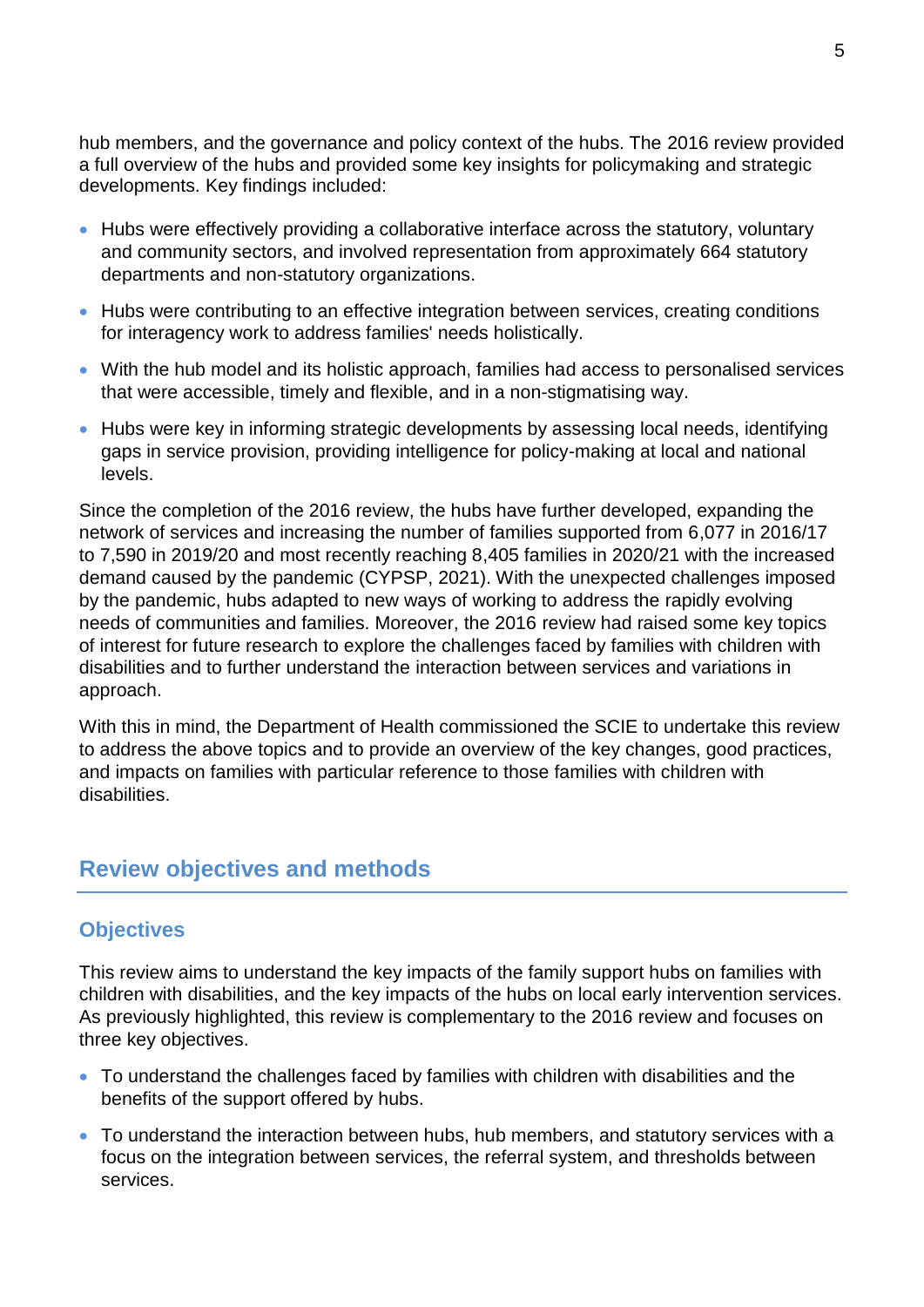• To map the variations in service provision with a focus on referral activities between hubs with complete and partial Sure Start Programme, and between hubs within rural and urban settings.

# <span id="page-10-0"></span>**Methodology**

Interviews with families, hub members and stakeholders were the primary method with some supporting administrative data analysis of referral activity for each hub. This data was collected during the summer and autumn of 2021, and so occurred after COVID-19 restrictions had eased, but following on from lockdown and still very much within the wider COVID-19 context.

#### **Workshop**

25 Hub coordinators – representing 28 hubs - took part in a 90-minutes workshop aimed to discuss the impacts, challenges and value of the hubs. The workshop was structured in three parts: introduction, focus groups, and feedback plenary. In the introduction, a round of introductions was facilitated followed by a presentation on the key messages from the previous review. Following on this, participants were split into three focus groups of 8-9 participants each and discussed the differences made by the hubs (impacts), the challenges faced by the hubs, and the value of the hubs. To close the workshop, groups presented their views to all participants followed by concluding reflections and comments made by the facilitator.

#### **Interviews**

Semi-structured interviews were undertaken via online video calls or phone calls. Interview guides were used, with follow-up questions to encourage participants to explore further relevant themes. The interviews were audio-recorded – with consent – and detailed notes were taken for each, including highlighting key quotes.

*Informed consent:* All participants received an information sheet and had the opportunity to ask questions and discuss any implications of participating in the review. After demonstrating that they have understood the implications and all ethical protocols adopted, participants were asked to provide informed consent before each interview.

*Participants:* A total of 20 participants took part in the interviews:

- Parents of children with disabilities  $-8$  participants: this group provided narratives of their experiences and challenges they face while accessing local services and facilities. They also provided information on the impacts of the hubs in their lives and ideas for improvements.
- Hub members 8 participants: hub members are service providers that hold a membership with hubs. They are a vital part of the hubs, receiving referrals and liaising with the hub while providing support to families. This cohort was drawn from different geographical areas across Northern Ireland (across the 5 trust areas), reflecting those with partial Sure Start coverage and those from areas with full Sure Start Coverage. The participants were also chosen to be representative of larger national voluntary sector and smaller community-based organizations. This group contributed with an insider view of the hub network of services, providing their account on the benefits, impacts, and challenges of the hub model.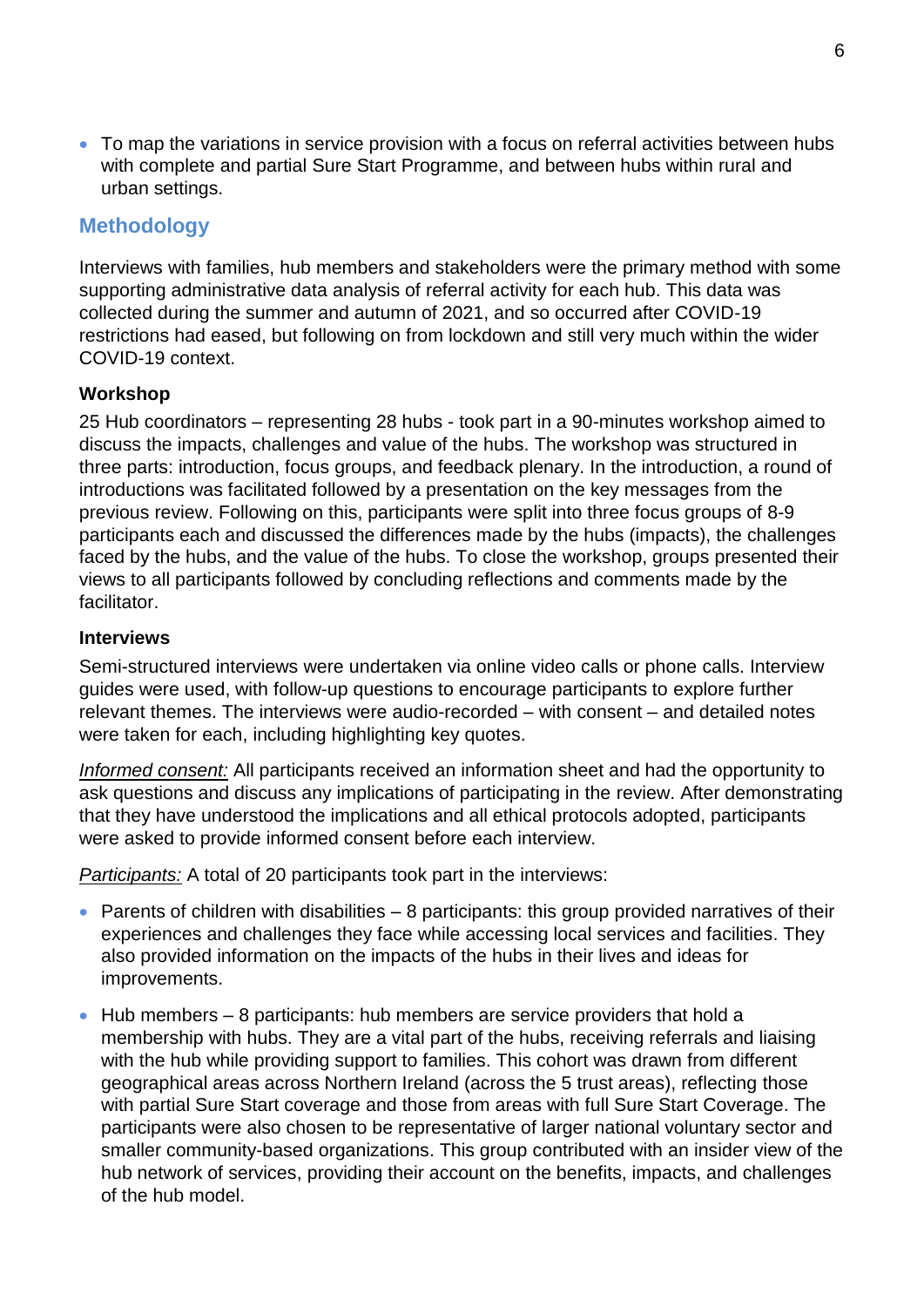• Stakeholders – 4 participants: this group was formed by key staff in leadership positions responsible for strategic decisions on children and family service provision in Northern Ireland. This group contributed with a strategic overview including strategic impacts and future developments of the hub model.

*Analysis:* Coding and analysis of the workshop and interview data was undertaken with MAXQDA software, to highlight the key messages and themes raised by each participant and then compare these across groups.

#### **Administrative data analysis**

Data for each hub is collected quarterly at a regional level by the Children and Young People's Strategic Partnership on behalf of the Health and Social Care Board. The data includes referral activities and profiles of families and children supported, as well as information on the length and outcome of the intervention. Data was available for the period between 2016 and 2021 and is compared at 3 time points 2016, 2019, and 2020. A more detailed analysis comparing rural and urban hubs, and hubs with and without Sure Start programme coverage was undertaken for the 2020/21 data with some comparisons made across the 3 time points.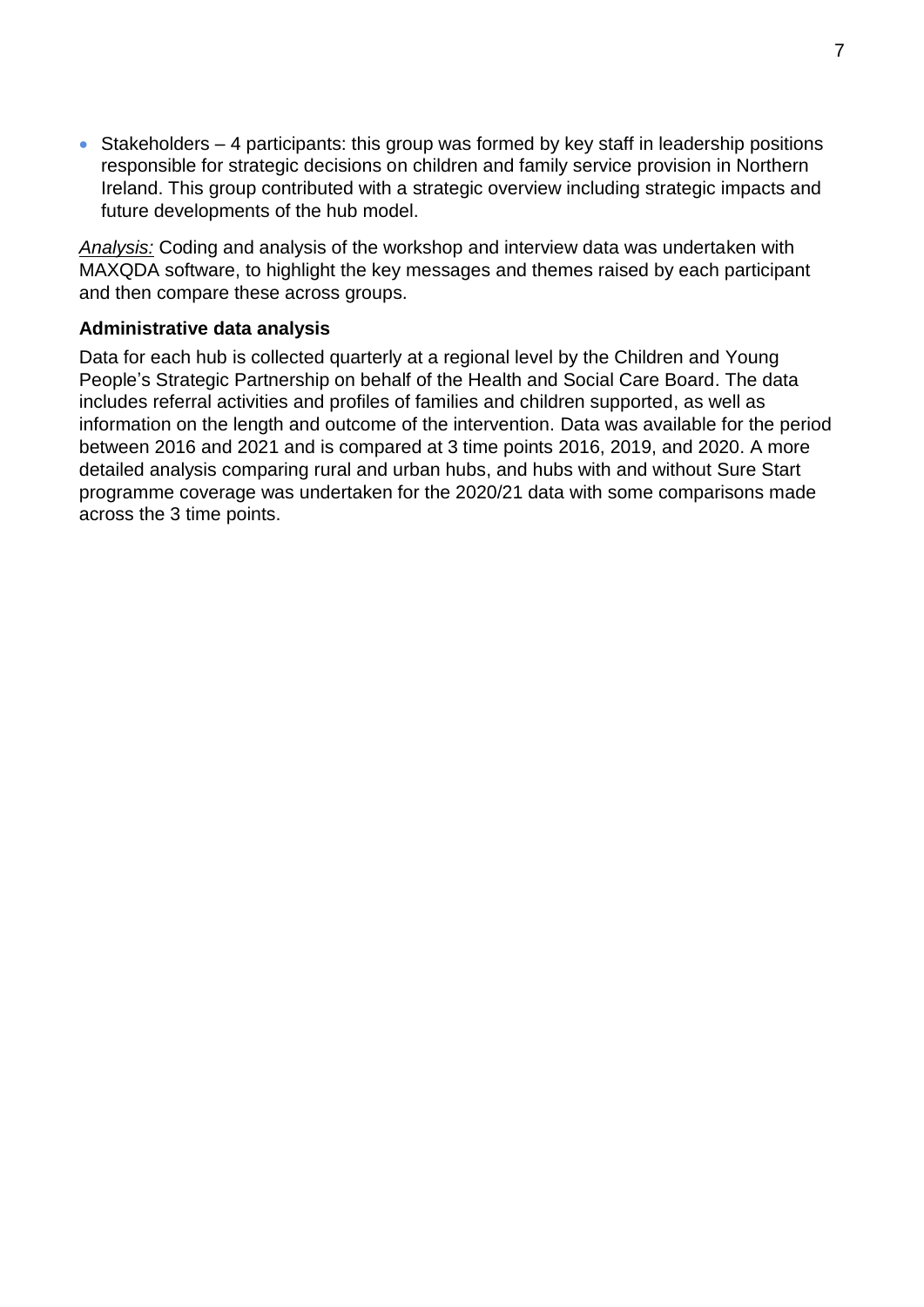# <span id="page-12-0"></span>**Findings**

This section presents the findings from the analysis of the interviews, workshop and the administrative data sets. The qualitative contents are organized under five main headings covering the key strengths of the family support hubs, the referral system between hubs and hub members, the interaction between hubs, hub members and statutory services, and challenges faced by families with children with disabilities as well as their experiences of services delivered through the hubs.

### <span id="page-12-1"></span>**The Value of the Family Support Hubs**

In this section, some of the key benefits of the hubs according to families, hub members, and stakeholders are presented. Families have emphatically described a variety of positive impacts that the hubs have had on their lives. In many cases, families displayed significant emotion and appreciation for the support they received.

*I am thankful to the family support [hubs], for what they have done for us and how they have done it for us. I can't even thank them enough, and they are still there for us (…). I am getting emotional here in saying this, please keep the family support [hubs] for the future, for kids and families.* 

*(Parent)*

The level of appreciation expressed indicates how hubs have been important in supporting families, empowering them to face the challenges of raising a child with disabilities in such a challenging context – including during the pandemic. The recognition of the value of the hubs also comes from other groups of participants. Hub members and stakeholders have expressed this in different ways with some saying that they are a *"big supporter of the hubs" (hub member)* or that they are *"a fan of the model" (stakeholder)* and that they are *"a great advocate of the hubs because there is a simplicity on how they work in (…) it is beautiful how it works" (stakeholder)*.

#### **Benefits for families**

Parents, hub members, and stakeholders highlighted several benefits that hubs offer to families. Below we present some of the key benefits according to each group.

#### *Parents' views*

Parents highlighted many challenges they face daily when supporting their children with disabilities. In presenting these challenges they also talked about the support they receive from the hubs that allowed them to cope with the daily routine and support their children before, during, and after restrictions related to the pandemic. Some of the aspects identified as crucial for them to cope with such challenges included:

**Timely and immediate available support:** families reported that they felt confident in contacting the hub at any time, knowing that they would be heard and supported with little delay. Moreover, the close relationship between families and hubs meant that the hub was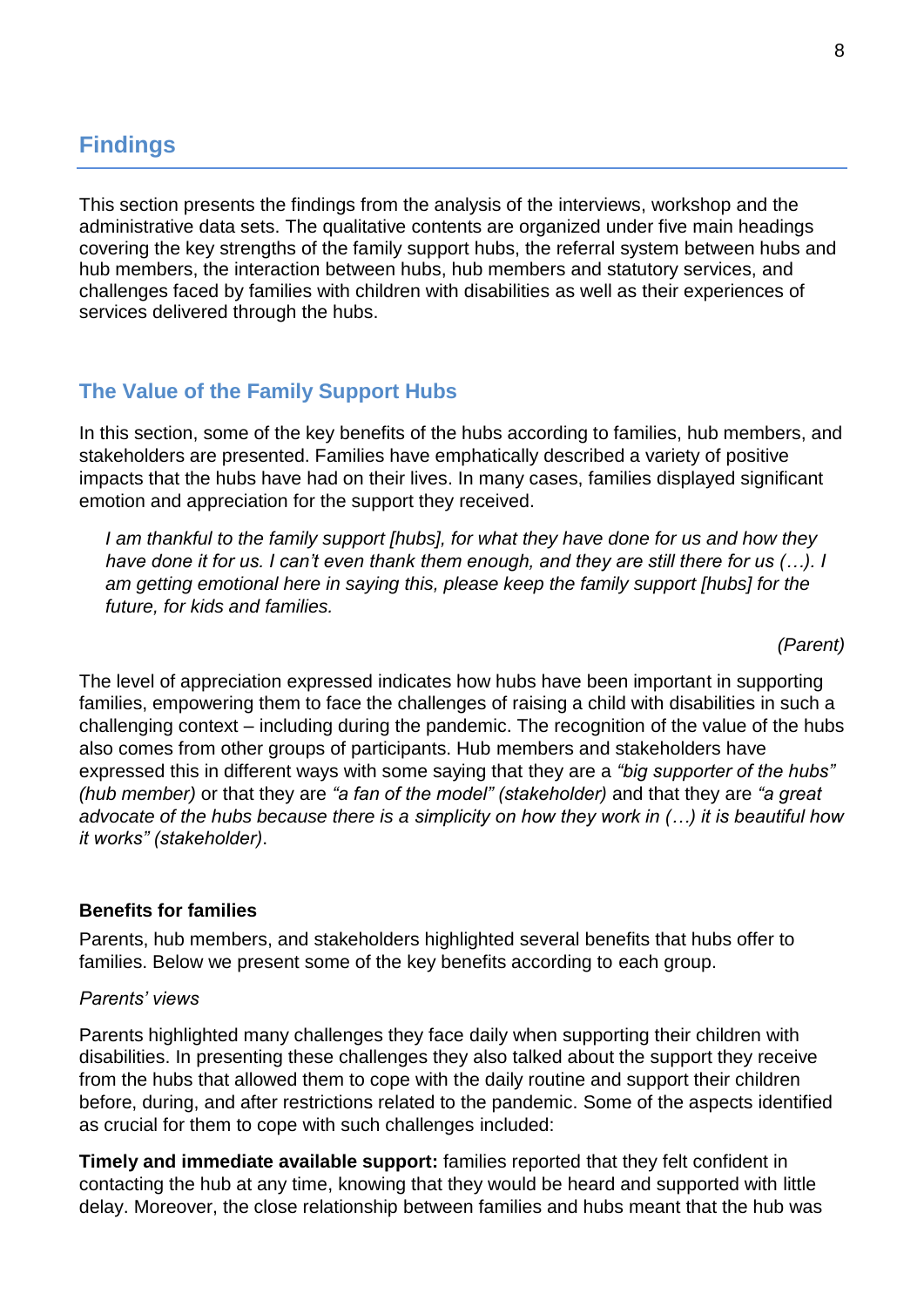already aware of their details and circumstances, contributing to quicker decision making and more precise and personalised support.

*There is no 'I will get back to you' and leave it for a week, they came back to me half an hour later with 'here is what we are going to do, here is what we are going to put in place. If needed they would 'jump in the car' and visit us*

*(Parent)*

**Personalised support:** The hubs' staff invest time in listening to the families and can understand their needs in more depth.

*…if they had 30 min and [the child] was not communicating well, they would go over 30 min and give [the child] time, (…) they know they were going to get somewhere, they would stay longer (…) and they know [the child] and know how to work with him*

*(Parent)*

The deep understanding of children's and families' needs was highlighted by parents as an essential part of the support that allows them to have access to services and activities that would work for them, particularly for children with disabilities.

**Community-based support:** For most families, the hubs are the main point of contact with support services. The fact that the hub is in the area where they live is a great advantage that makes a significant difference on whether they engage – and remain engaged – with hubs. Additionally, this often means that members of staff are aware of the issues in the region and can better understand families' needs.

*A lot of people here are [from] working-class [background] and most wouldn't have their own transport, and because they [the hub] are locally based and they are aware of the working class [life] they come to you and they are in the heart of it, they are in the heart of the community. They can even speak to the schools (…) and talk to the teachers and put things in place.*

*(Parent)*

Having awareness of the challenges faced by local families and being able to work in partnership with local services, was often highlighted by parents as one of the key advantages of engaging with the hubs.

**Non-stigmatizing approach:** Parents expressed that they trusted hub staff. Families reported several situations where they felt safe and comfortable to share private issues without being judged. Some of these issues were related to the lack of food and other precarious conditions at home due to poverty.

*I had a problem with the heating [and had no money to fix it] and I could talk to Sara and they came here and gave me vouchers for the electricity to help with the heating and gave me vouchers for the butchers too and I was happy and surprised that they thought about me in that way and didn't judge (…).*

*(Parent)*

Parents also highlighted that staff members interacted with their children in a non-patronizing way *"talking to [them] as a human being" (Parent),* particularly when the child had limited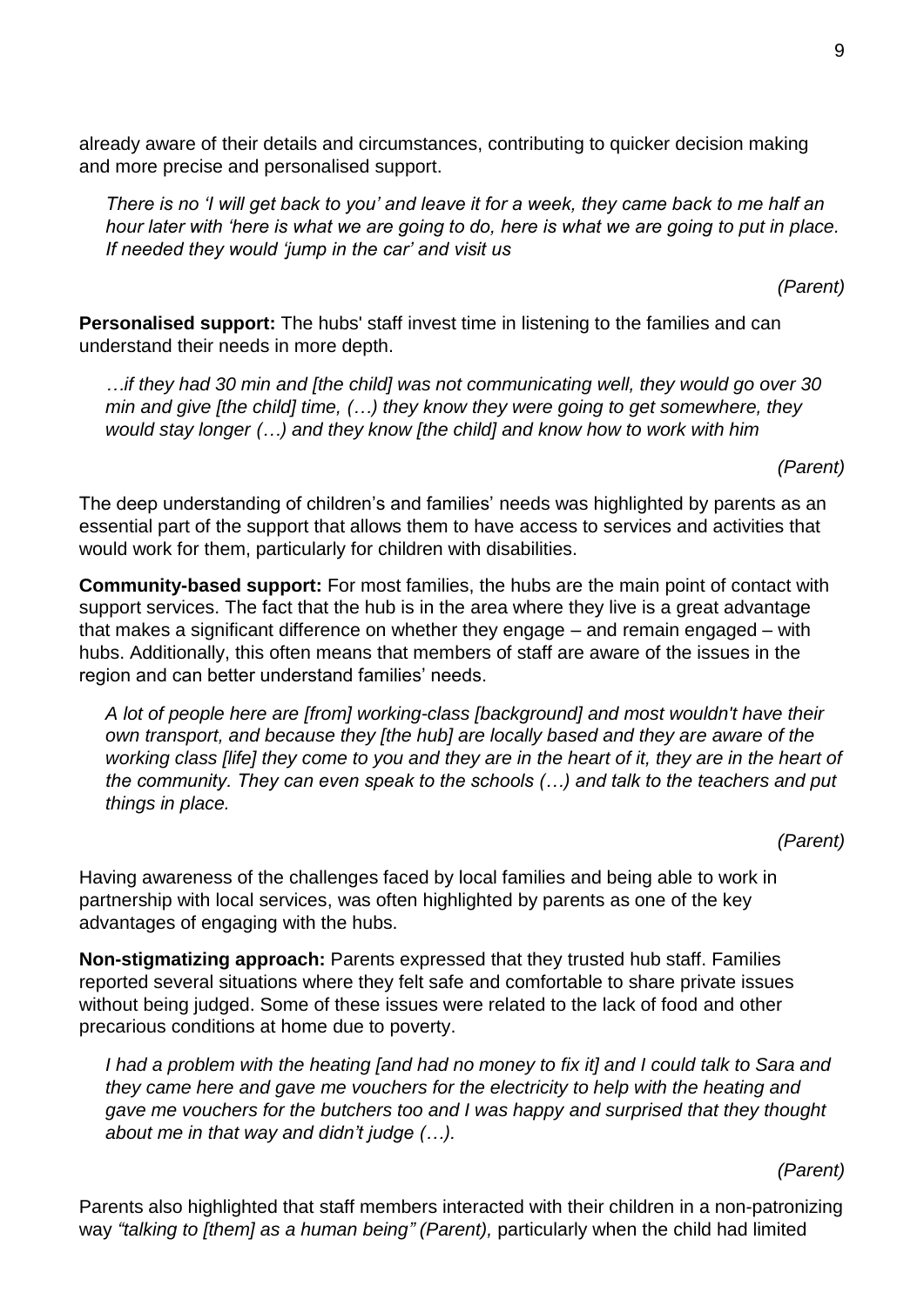communication as part of their disability*.* They also described situations where they were offered support without pre-judgement or favouritism as illustrated below.

*(…) what I like so much about the hub is that there is no favouritism, they had no clue who I was and they still [supported me] and were ringing every week just to see if I am ok.*

*(Parent)* 

#### *Hub members and stakeholders' views*

Hub members and stakeholders presented complementary views on the benefits that hubs offer to families accessing the services. Below are some of the key messages raised by these participants.

**Preventing escalation to Tier 3 services:** Hubs are working closely with families and communities, so they are able to identify cases that require intervention at an early stage. At the same time, hubs have a close relationship with local services and can offer timely and personalised support that, many times, prevents situations from deteriorating and being referred to statutory services. They are also more readily available to support families that do not meet eligibility criteria for statutory intervention, yet still, need support.

*Some cases don't meet the threshold for gateway services and require some communitylevel intervention but present some complex needs (…). It is extremely valuable that [the hub] can keep families from [needing] a higher level of support (…).* 

*(Hub member)*

*Sometimes when you actually get in and talk to families [you find that] their needs are more complex than thought.*

*(Hub member)*

*"The hub sits in a gap [between tiers 2 and 3]" (Stakeholder).* This is a significant location meaning that hubs potentially prevent cases escalating to Tier 3 services. They do this by working with families that require community-level intervention, perhaps providing intensive support to mitigate the risk of needing higher-level interventions, and potentially a child protection response. Moreover, as illustrated in the second quote, in many cases hubs are the first point of contact and can identify the specific needs of families at an early stage, being able to support the family and prevent deterioration in family circumstances.

**Inclusive community approach:** Hubs have become part of their communities and are well established as the first point of contact between services and families. Being close to the ground means that hubs have a community awareness that allows them to adapt their approach and reduce barriers between families and services.

*It is fact that the hubs are present in the community making the support accessible, it is also the fact that families are requesting the support, which is different from a referral, and that the hubs are 'working with' them and not 'to them' (…) the language we use can determine if a family will use the service or not and the big thing that I like about the hubs is that they are not working with families that are tier 2, they are working with families like yours and mine (…) that are needing support and we can give that support, and hopefully, they will continue on their journey once that hurdle is overcome.*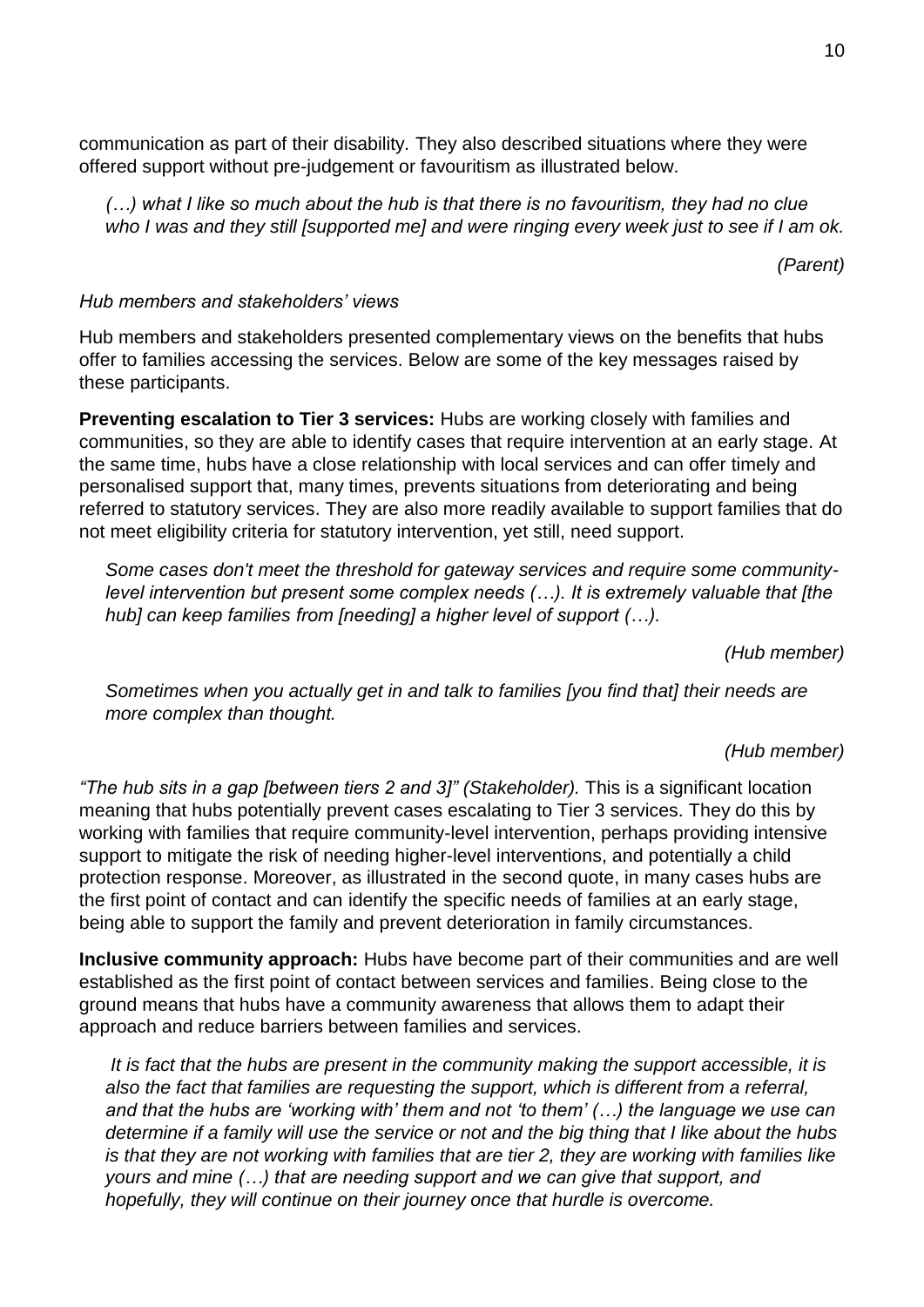#### *(Hub member)*

As illustrated above, being part of the community also means that hubs can develop a person-centred understanding of individuals and families that goes beyond simply classifying them into levels of case complexity. This seems to be an important principle that allows hubs to understand that the challenges faced by families are situational and can be overcome if the right support is in place.

**Holistic approach:** for hub members, one of the important roles of the hub is the ability to synchronise services and address multiple needs presented by the families.

*When a child is acting out at school and the parents and school are concerned, sometimes it may be that that child is experiencing stress and that there is a situation at home that needs to be addressed, maybe a 2-year-old sibling is in and out of the hospital because of health issues, and the parent's relationship isn't good. So, the advantage for the family is that the hub can assess the family needs and we will support the older child but then Sure Start support the younger child and the parents could get support from the parenting support service.* 

#### *(Hub member)*

In the example above, the child's behaviour at school can be understood as a symptom of the current family dynamic that is being affected by health and relationship issues. In this case, the holistic approach taken by the hub is crucial to address the systemic causes of the symptom (child's behaviour) and significantly improve the effectiveness of the intervention.

**Trauma-informed and trauma-responsive approach:** having a non-stigmatizing approach (described in the previous section) and investing in the relationship are key conditions that allow families to build trust and confidence and disclose sensitive information that is essential in understanding the causes of emotional and behavioural issues. This enables families to - supported by hub's practitioners - address traumas that are the real causes of their current issues.

*Someone presented with a social, emotional, and behavioural need but in actual fact, there were other stuff there and it wasn't until they began their journey [with the support service] and near the end, they felt comfortable and confident and disclosed the situation that was impacting in their parenting and how they have closed to other people.*

*(Hub member)*

In addition, many of the hubs operate in geographic areas characterised by deprivation and poverty. Being from or located in a community gives them acceptance and credibility with populations affected by social deprivation and intergenerational trauma.

#### **Benefits for hub members**

As previously described, hub members are a collective of organisations that work in partnership with the hub co-ordinators, and with each other, to deliver services at the community level. Hubs have played an essential role in maintaining the focus of the support on families' needs, synchronising multiple services and minimizing overlaps. As well as benefiting families, this approach also brings several advantages to hub members. Below are some of the key benefits identified by participants.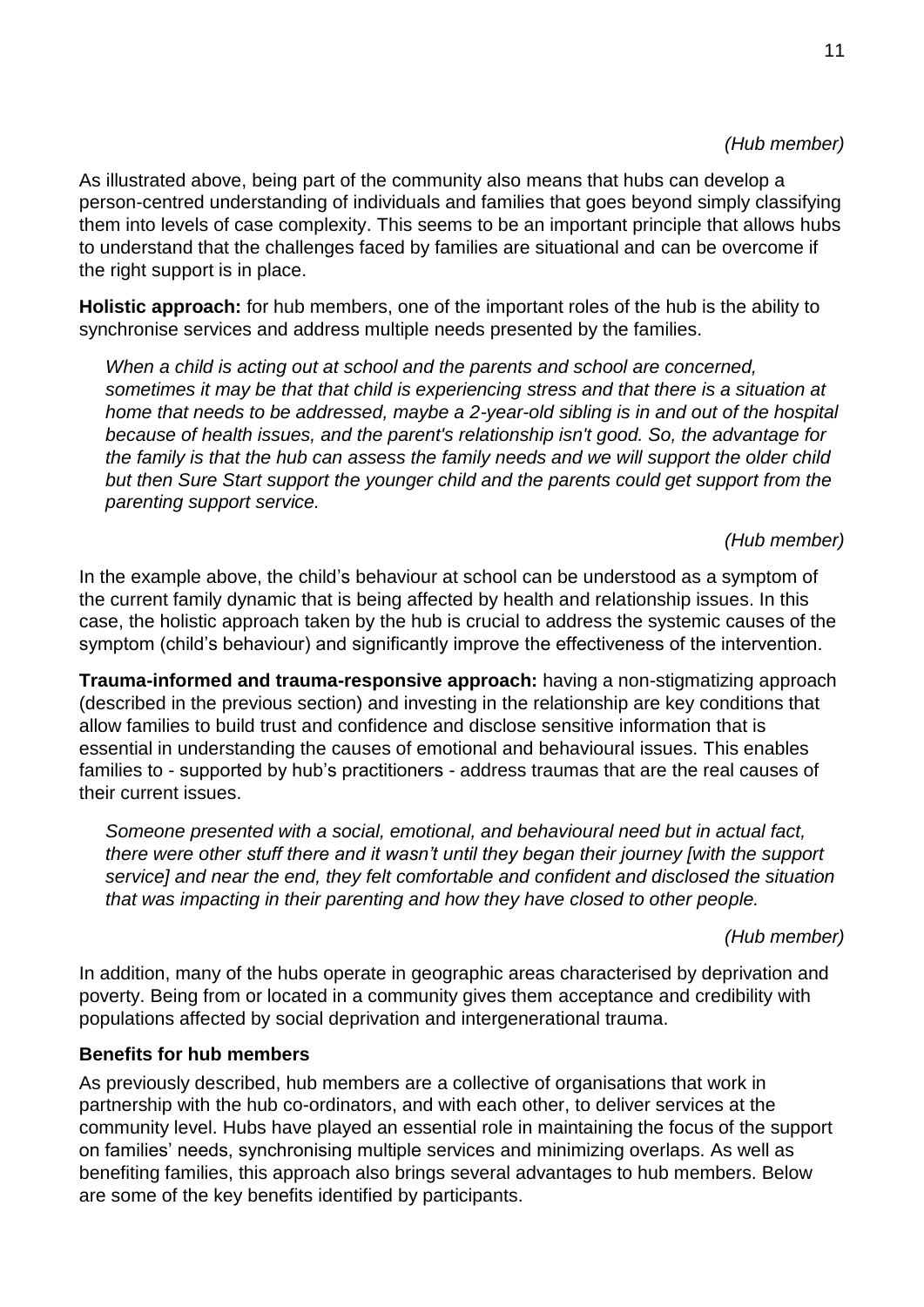**Strong local network and multi-agency approach:** through the hubs, local services have the opportunity to build relationships and develop long-lasting partnerships to support families with multiple needs.

*One of the benefits is that you sit with all these different agencies and can hear what is going on and who is delivering what and you build those working relationships, working jointly, and sourcing that to the families as well (…). We discuss the referrals with all members and we all make the decisions.* 

*(Hub member)*

The hubs provide hub members with the opportunity to meet regularly, opening a space for them to work together based on the needs of the families. It is through collective case discussions and joint referral decisions that services get to know each other and are able to work closely addressing the multiple needs of the same family in an integrated way. This also *"helps the service [hub members] to provide a more holistic service to that family" (hub member)* that will increase the effectiveness of the intervention.

**Accurate and up to date information sharing:** hub members value the hub as a reliable source of information, not only about the services available in the area but also about the community. Hub members also have the opportunity to share their own information and intelligence with other members. It is an important way to get to know the issues faced by families that are specific to that area and to adapt their service provision where needed.

*When I attend the hub's meeting, that is when I hear about what is going on in the area, and I take lots of notes of what is going on, the issues in the area and share with other team members (…) so it is a great information sharing tool as well.* 

*(Hub member)*

*We get all the information we need. For example, this morning they sent information about a service for children with anxiety that is going to start next month and, coincidently, I was speaking to a parent whose child had anxiety so I was able to tell them about this service.*

*(Hub member)*

Having up to date information means that services' staff members are aware of the service's availability and capacity at a given moment but most importantly, they are also aware of future changes in service provision and are able to better plan their support to further benefit families.

**Receiving referrals that are suitable for their services**: working with hubs means that hub members receive appropriate referrals for families that have been pre-assessed by the hub coordinator who can collect and share detailed information about the case.

*[working] with the hubs means that referrals are more finely tuned to the individual needs, because of those discussions that we had about the specific needs of the family. It is definitely more specific rather than generalised information (…). So, we get the whole story when you go through the hub.*

*(Hub member)*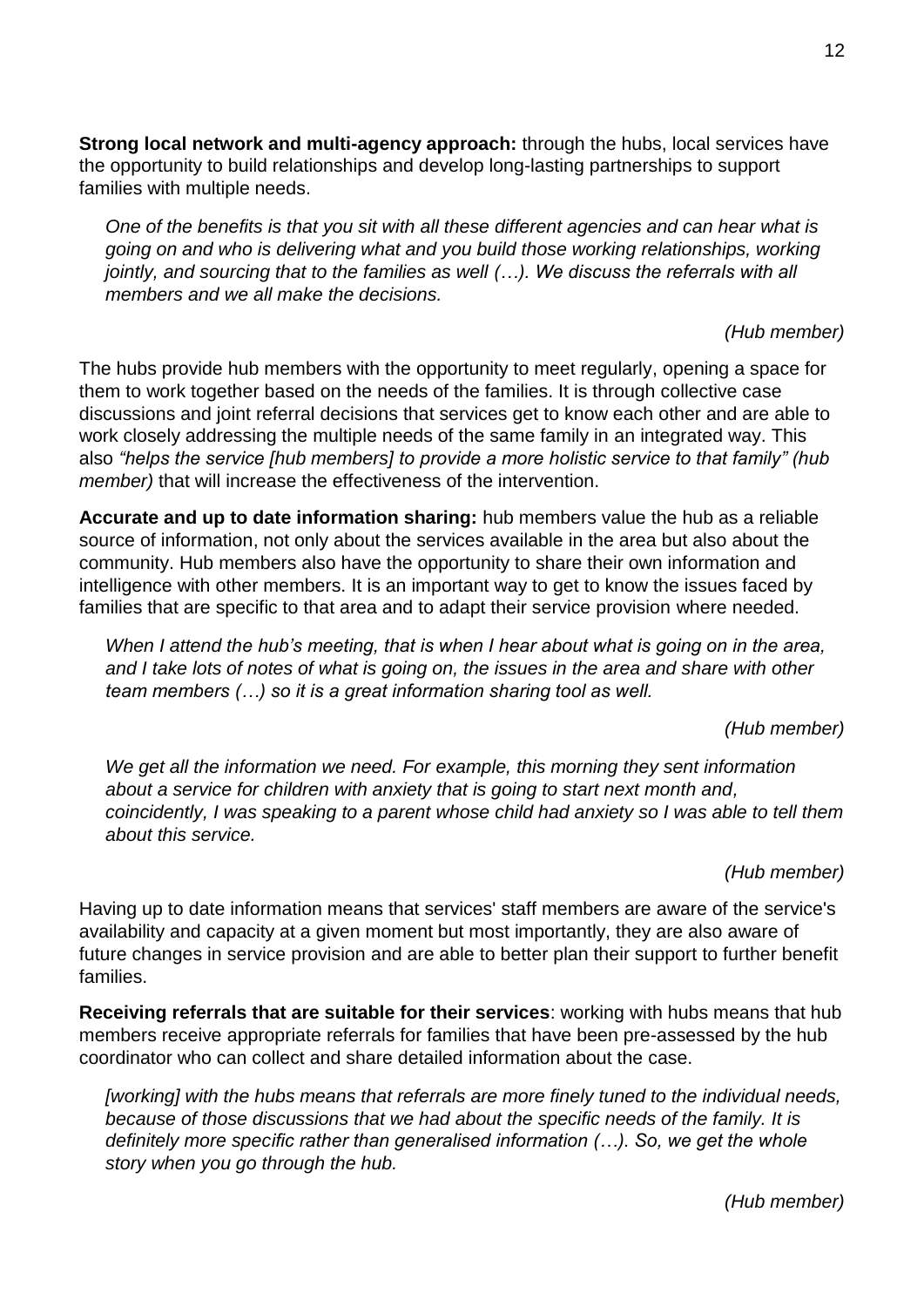This significantly reduces the risk of inappropriate referrals and provides the opportunity for hub members to have an in-depth discussion to align their approach and deliver integrated support.

**Engagement with families is facilitated:** having more clarity of the specific needs of the family and being able to see the whole picture of the case – as illustrated above - are two aspects that allow services to offer tailored support from the start, and approach families in a personalised way. In addition, the fact that in most cases the hub has already started the relationship-building process and prepared the family to engage with the service, contributes to creating favourable conditions for the initial engagement. This gives the families more confidence to accept support and build a relationship with practitioners. This engagement process also has the potential to secure participation from families and lead to successful outcomes.

*By the time we get the referral, the hub coordinators have already had a conversation with the family so they are expecting us and [it makes it easier to engage]*

*(Hub member)*

#### **Strategic Benefits**

The hubs play an important role in providing insights that contribute to the evidence base that underpins strategic decision-making. Their strong presence in the community enables them to build an in-depth understanding of the community needs, and local services that are essential for local and national developments. Below we present some of the hubs' key contributions to government policy, planning, and commissioning of services.

**Influencing strategic developments to benefit communities and improve services across Northern Ireland**: working along with Locality Planning Groups and Outcomes groups, hubs have the opportunity to influence strategic developments bringing to the table an in-depth community-level qualitative knowledge that is essential for designing services at a local and regional level.

*That is where the strength of the model, the hubs [with] the Outcomes groups and the overarching CYPSP form a golden thread (…) that can change things strategically and put a qualitative narrative around quantitative figures, and to be absolutely able to say 'I can see why you are thinking of this service for this part of NI but what if we were able to share this out [nationally]'. A great example of that was the early intervention support service where hubs did make a difference and did write to their Locality Planning Groups and Outcomes groups and strategically influenced how that service would be rolled out across NI.* 

#### *(Hub member)*

**Collecting key data to inform policy and service developments:** hubs have a robust data collection system that provides a reliable picture of families' needs and service provision in specific localities quarterly. The level of detail of the data offers accurate and current information that is of great importance for decisions about policy and planning of services for children and families.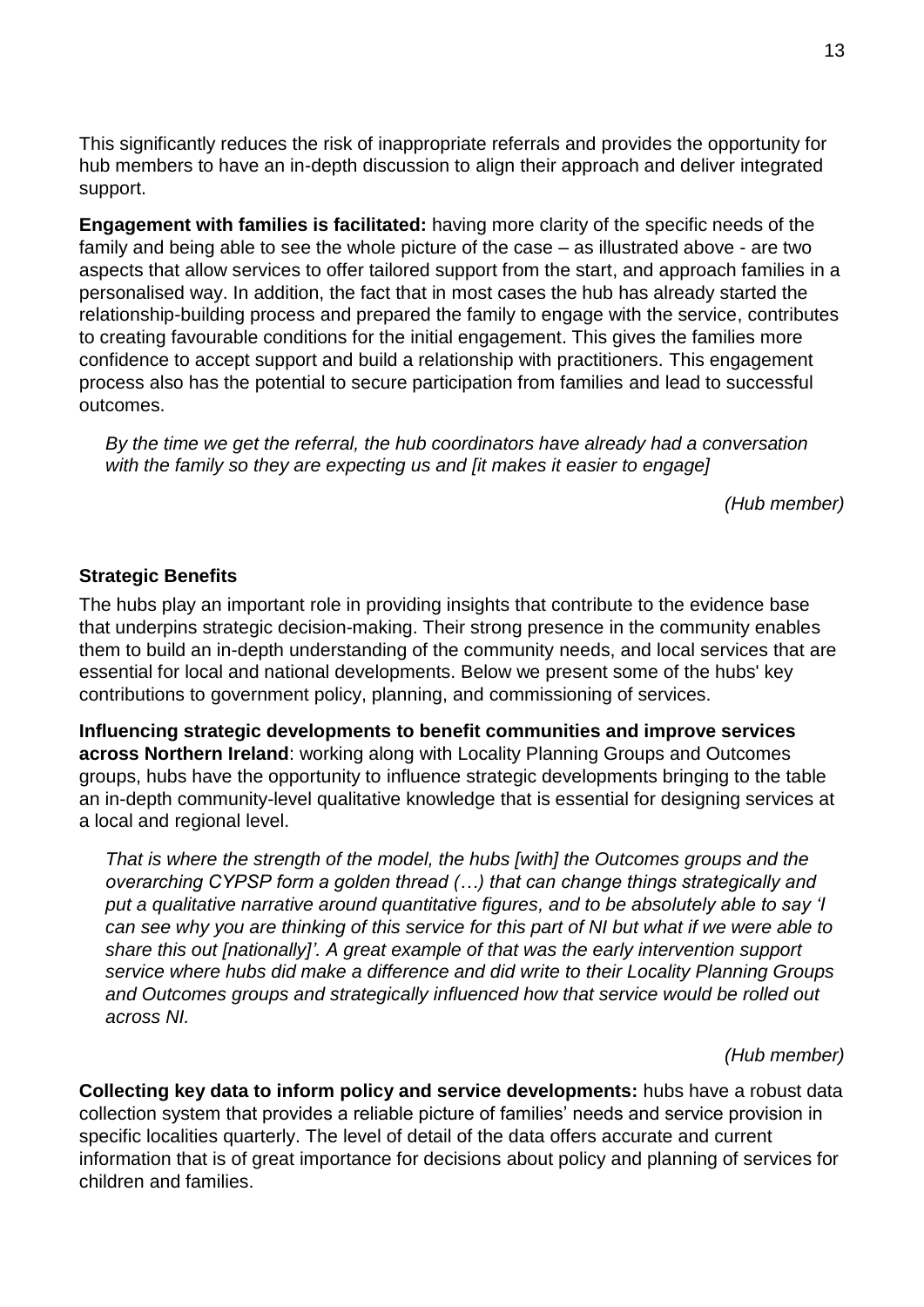*The hub referral data is a really rich source of information (…) and it is current. This data is a window into families' needs and families' life at that point in time (…) this is really about day to day lives of families (…) and in terms of strategic developments I do think that this data gives such an insight of families' needs, gaps in services in particular localities, and this is a big thing in terms of contributing and informing strategic developments.* 

*(Stakeholder)*

**Optimizing early intervention:** The hub model means that hubs are well placed to be a core component of the family support continuum of service delivery across Northern Ireland.

*Hubs [have the potential to] form the cornerstone of the early intervention offer, responding to the needs of individuals [and families] with the locality groups responding to the needs of communities (…) and [with them] you really have the bones of a good coordinating function within early intervention that can respond and move very quickly, can look at needs quickly and can respond to needs quickly.* 

*(Stakeholder)*

Having strong relationships with local partners and being close to the community give the hubs great ability to coordinate services and contribute to optimizing early intervention. This is key to improving the effectiveness of early intervention and reducing the demand for tier 3 services.

# <span id="page-18-0"></span>**Referral System**

As previously described, the hubs have an important role in integrating early intervention services to provide families with holistic support. To achieve this, the pathways for referrals and the interaction between services are key as they will allow for the collective development of strategies for support, and systematic communication between services. Overall, hub members have reported great efficiency of the referral system currently in place with one suggestion for improvement regarding the consistency in referral communication. The points raised are described below.

**The referral system is effective:** in general terms, hub members and hub coordinators are satisfied with the referral system arguing that it has enabled early intervention services to develop an "*effective multiagency work" (hub coordinators, key messages from the workshop)* to deliver integrated support for families. Participants have commented on different aspects of the referral system identifying good examples of practices for each part of the referral system, as listed below.

**Hub member meetings:** this was pointed as the key part of the referral system that brings several benefits to the network including encouraging relationship building, development of partnerships, information sharing, case discussion, and providing a space for collective decisions on referrals and support strategies.

> [in] the meetings we [go through] the referrals and discuss what is the best support, *it is almost like a screening of cases (…) and you know that the referral is appropriate as it has been discussed (…). The hubs wouldn't work unless there are*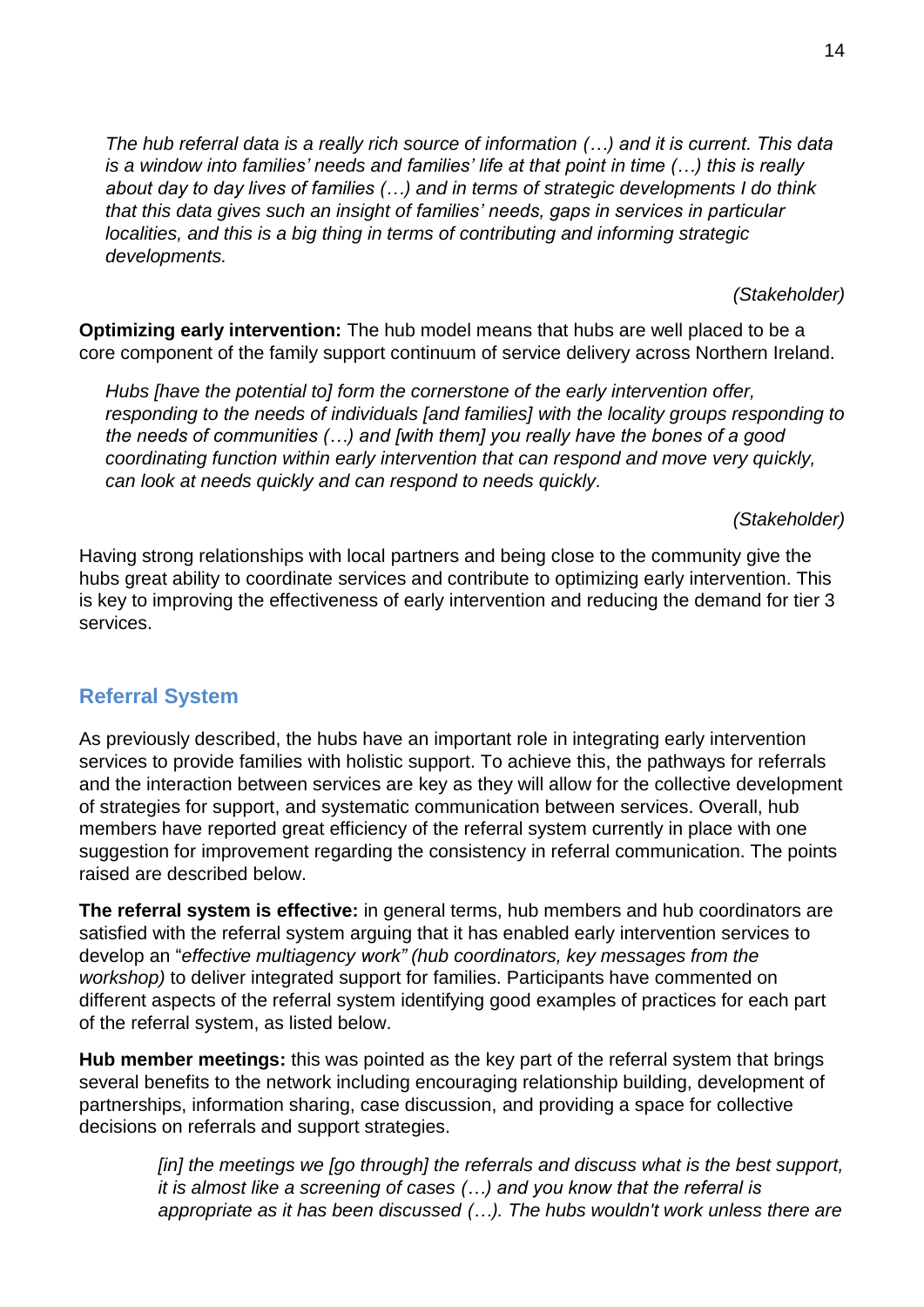*services to refer them to so it is very important that the services are all involved (…) and develop a community partnership so everyone takes ownership and contribute to best meets the need of the family.* 

*(Hub member)*

Participants consistently indicated that there is a general sense that the hubs are collective of local services that take ownership of service provision. They often pointed to the sense of collegiality emerging from the monthly meetings, where they work in partnership and play a lead role in matching families with services.

**The relationship is key for the referral system:** hub members highlighted that the good relationship they have with the hub is essential to make the referral process more effective.

> *The referral system is working well because of the personal contact that you have*  with the hub *[and partners] and it is based on how well we know each other and it is essential that we all [invest in relationship building].*

> > *(Hub member)*

One of the reasons pointed for the effectiveness of the referral system is the openness that services have in maintaining fluid communication and making joint decisions on support strategies. This highlights the importance of space for informal interactions and relationship building between members.

**Daily communication:** online (email and video calls) and telephone communication between services and hubs are another key part of the referral system. Referrals and follow up case discussions are often made over the phone and e-mail which is an important way to share complementary information and to keep colleagues updated. While it works well as a form of liaising with partners, it does not offer the space for relationship building that hub meetings can offer but it allows for quick exchange of information.

**Referral forms and reports:** referral forms and case reporting systems are two tools that appeared to be used in some hubs more than others. The use of referral forms, was identified as good practice that can provide more structured and systematic information about cases, minimising the need to make follow up contact with hub/hub members. It was also pointed that there is a need to create a template that could be used across all hubs to standardise the minimum level of information needed in a referral. The reporting system was also highlighted as a good practice that can help the hub/hub members to identify key milestones as families progress, and provide an overview of all cases. It enables the professionals involved to further assess and plan the next steps.

**Quality of the referrals:** in general, hub members are satisfied with the quality of the referrals. The good relationship with the hubs and the opportunity they have to discuss cases collectively, provides hub members with all the basic information needed to initiate the support. It was also pointed that *"the family is always aware of the referral" (hub member)* which is not only an important part of GDPR requirements but it also facilitates the engagement with the family. Good practices (as described above) could be implemented regionally to enhance the quality and suitability of referrals received by hubs.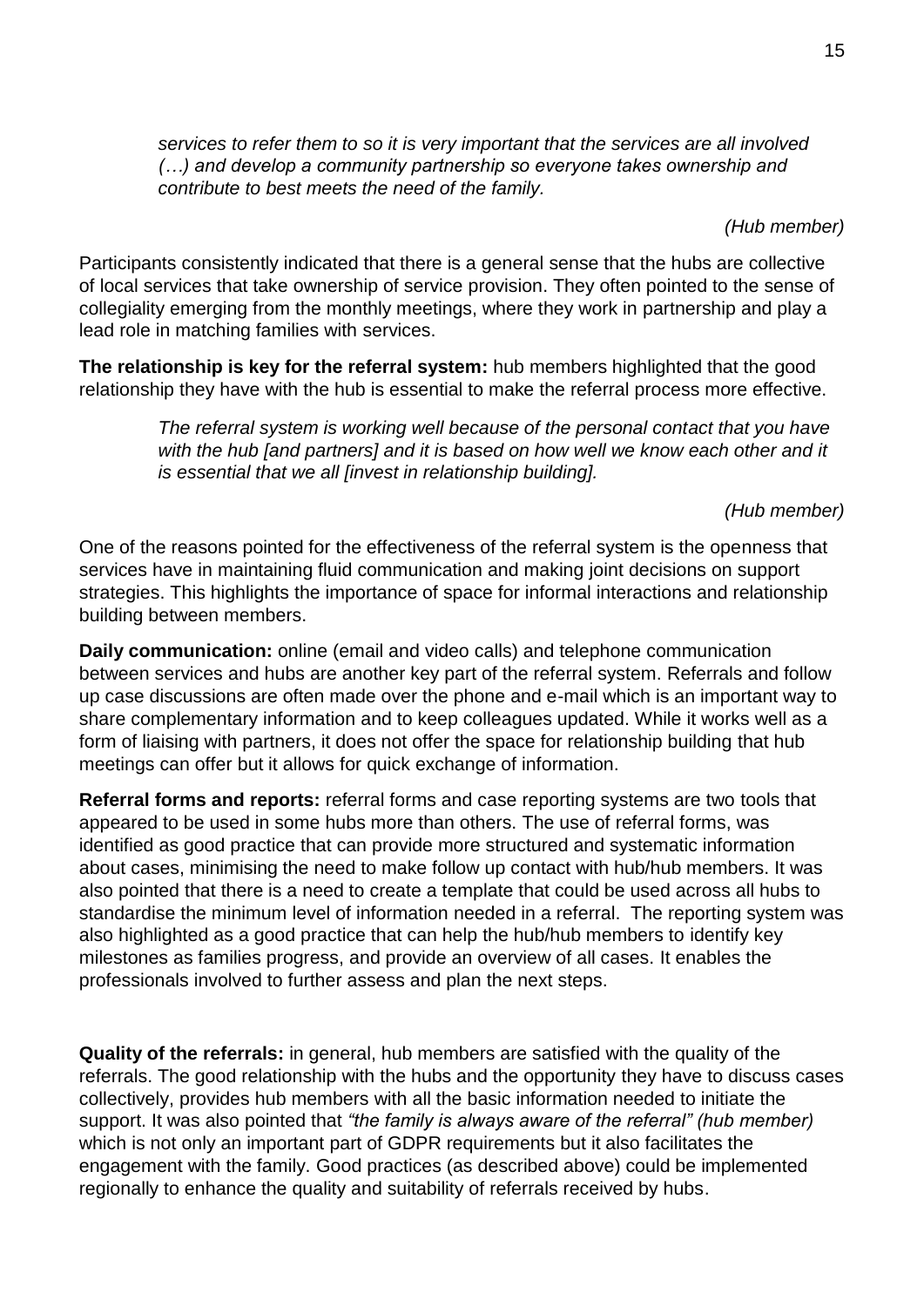#### <span id="page-20-0"></span>**Interaction between hubs, hub members, and statutory services**

**The transition between tier 2 and 3 services:** hub members demonstrated good awareness of thresholds and clear internal protocols for escalating cases to statutory intervention.

*We have our own protocol and I would be the designated officer, so the family support workers would come to me in the first instance, and we would fill the CP1 form internally and then we will decide whether that needs to be escalated to the gateway and if we need to do the Unocini form. If they do need to become involved with gateway we must close the case.*

*(Hub member)*

It was also observed by hub members and hub coordinators that the partnership with "*CAMHS and Gateway services is stronger" (Hub coordinators, workshop key messages)* than in previous years. In some regions, Gateway and CAMHS are more actively involved with the hubs and are contributing to conversations about which tier families should be supported at (level 2 or 3). This is significantly contributing to a clearer understanding of thresholds especially for cases that are marginally under the threshold for tier 3 services, and may be presenting with elements of risk. One of the benefits of working in partnership with Gateway services (and having clarity on thresholds) is that the early intervention system can address key needs of families that are situated at the high end of level 2, but not necessitating a tier 3 response with the aim of preventing escalation in the longer-term.

**Gaps in statutory services (CAMHS and ASD assessment waiting lists):** hubs are playing a crucial role in supporting families who cannot access statutory services due to long waiting lists, with capacity further aggravated by service closures during the COVID-19 pandemic. The support offered to these families has helped to sustain families to manage emotional, behavioural, and practical challenges related to children's disabilities.

*We have been told that there is a two-year waiting list (…) and the only people here that we could turn to was the hub and without them, it would just be a nightmare they did a lot (…) for us.*

*(Parent)*

In the above example, the child was on the waiting list for ASD assessment and could not access further support from the school before receiving a diagnosis statement and the hub was the only support available. This demonstrates how hubs are playing a crucial role in filling a gap when other services are unavailable, and assisting families to manage with a minimum level of support while waiting for assessments and more intensive interventions.

**Supporting children with disabilities in schools:** participants highlighted that schools are short of resources to adapt to children's additional needs and therefore have not been able to fully support them. Hubs are addressing the needs of school-aged children, who have not been able to access extra educational supports.

*We are almost acting as an additional educational support, a lot of the children with ASD that we are supporting are on reduced hours at school. So, parents are having a real hard time with the child at home, they are sending the child to school (…) and the schools are*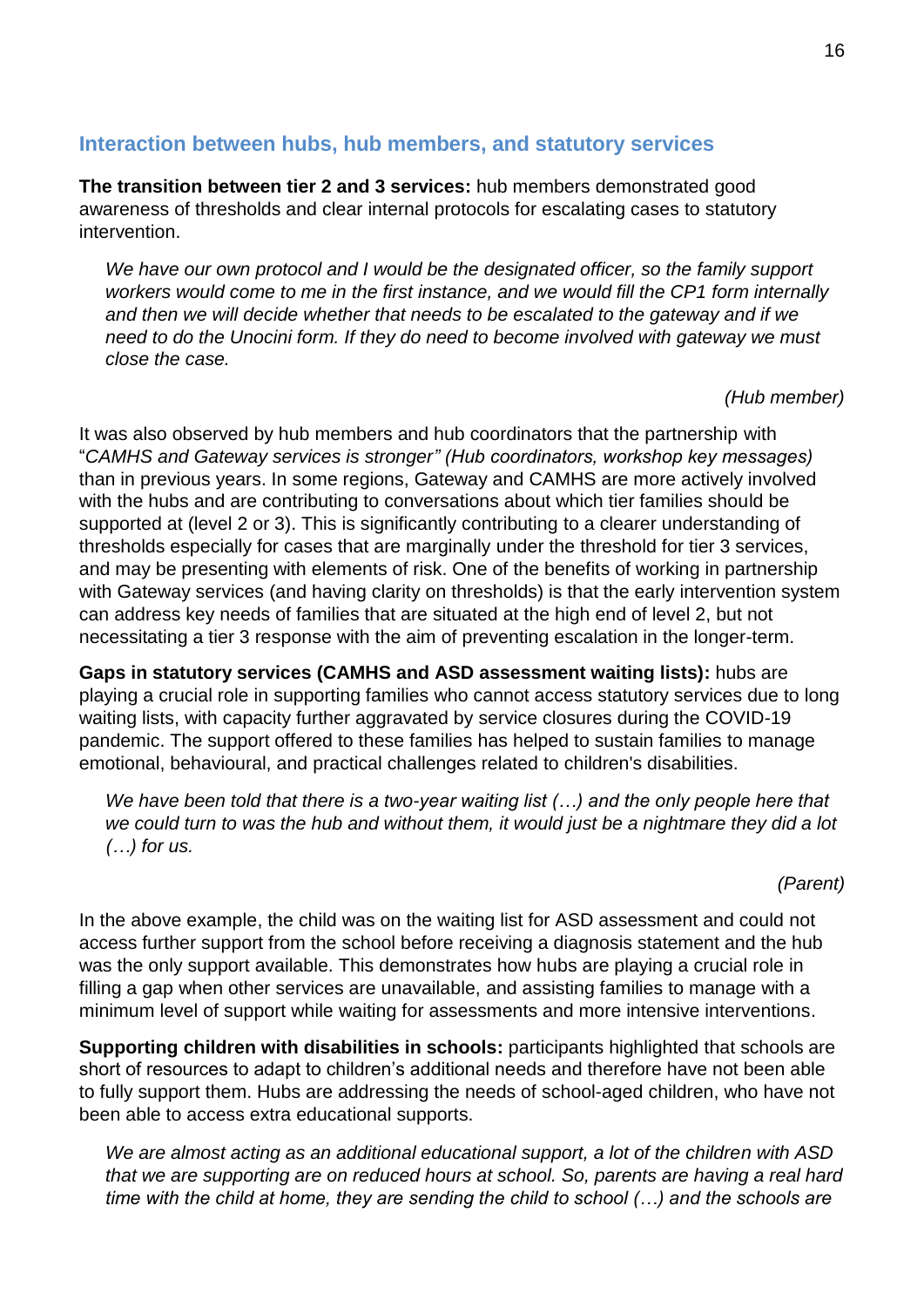*telling them 'we can't have your child in for a full school day', so they are staying 9-11 am and then they need to pick the child up. And that is really common at the moment.* 

*(hub member)*

With schools unable to obtain extra educational support, parents and hub members highlighted that reduced timetables are becoming more common for children with disabilities. With families under further pressure, hubs have been essential in supporting them to manage children's needs at home as well as facilitating their interactions with the education system.

*They helped us to get in contact with the education board and came to school meetings help to put stuff in place for [the child] (…) he has lots of sensory issues and needed lots of things (…) they helped [the school and the child] to use a quiet time and quiet corner [strategy] for when he was getting overwhelmed and also helped to increase the hours gradually*

*(Parent)*

Hubs were the first – sometimes the only – option for parents to seek support, demonstrating how crucial they have been in supporting families with children with disabilities.

# <span id="page-21-0"></span>**Families with Children with Disabilities**

There is increasing demand for services that support children with disabilities and their families. Their specific needs, combined with the challenges of designing effective and accessible services, means that service providers struggle to reach out to families with disabled children. The hubs have played a crucial role in engaging with these families and providing them with access to suitable services that meet their needs. To further understand the challenges faced by these families and the impacts of the support offered by the hubs, we describe below some of the key aspects raised by participants.

# **Challenges faced by families**

**Difficulties to access local services and activities for children with disabilities**: for most families, the hubs were the only service offering support and activities that fit well with their needs. Beyond the support offered by hubs, families have difficulties in accessing services and activities that could benefit their children's development. This impacted families in different ways.

In some areas, there is a general lack of options.

*In our area there is nothing for us to interact with [their child], we don't have our own transport (…) and we don't have facilities near us that we can take him [for an activity other than the hub] and they have activities there but it is the only place.* 

*(Parent)*

While in other areas the options available are not considered appropriate for children with disabilities.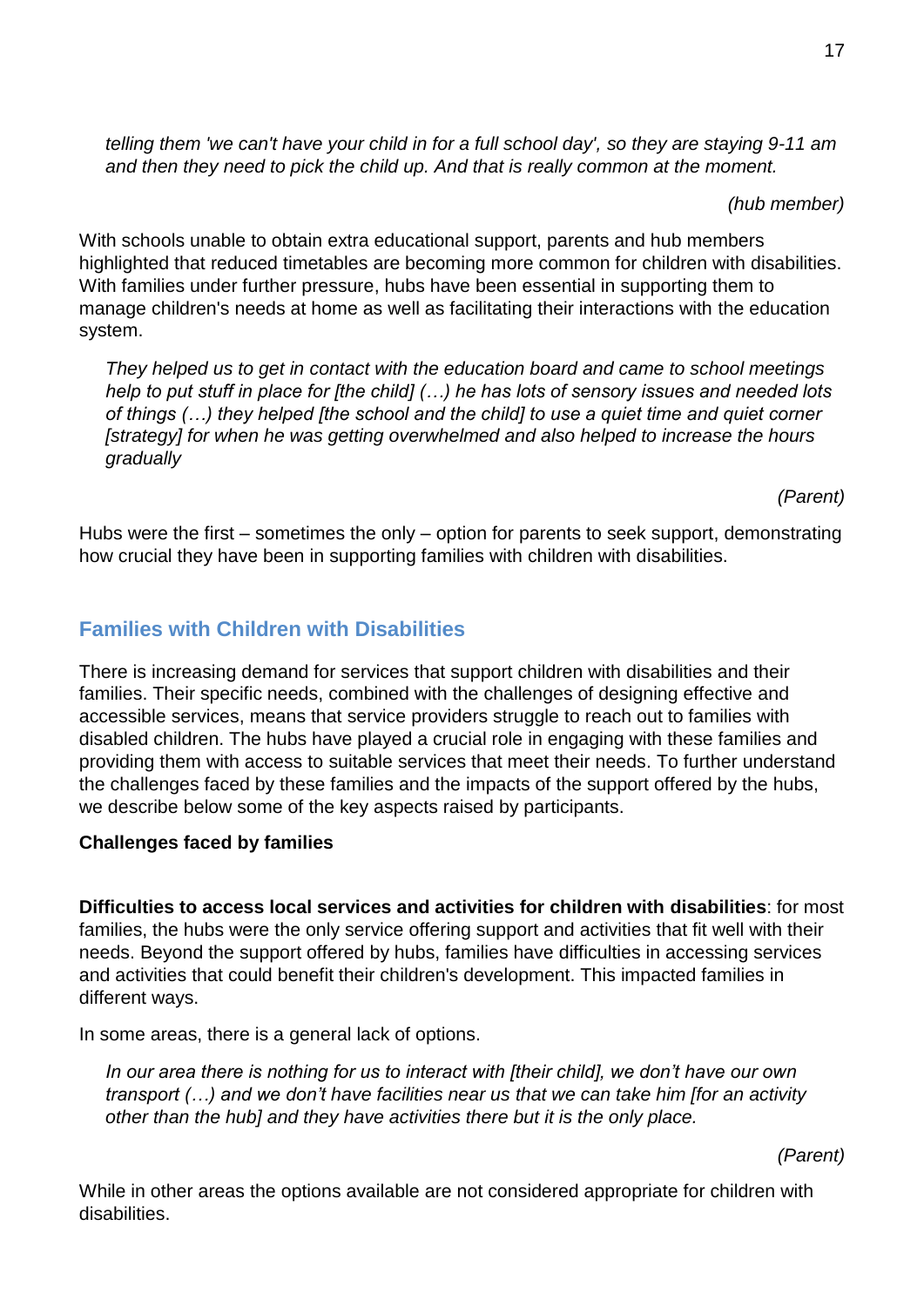*There are some activities nearby but there is none that focus on children with disabilities, especially for autistic children. (…) There should be more activities, with smaller groups maybe four or five only, that would be good for them.* 

These also impact on parents' access to information and peer support

*Things like autism are very common today but it is still difficult to know, sometimes us parents don't know what to do. There should be more information at school, and groups*  for meeting other parents, or giving materials with information. I didn't receive anything *like that at the beginning [before the hubs].* 

*(Parent)*

*(Parent)*

**Difficulties to access CAMHS and ASD services:** the lack of capacity, long waiting lists, and communication issues were some of the barriers faced by families who needed mental health and ASD support. Although the Covid19 pandemic exacerbated these difficulties, families reported that these are persistent challenges in previous years.

*I am worried (…) he is moving to a bigger school now and (…) his colleagues will see his body movements [related to ASD] and the teachers will see that he has concentration problems, and we don't have any document saying what is going on with him, and I don't know if we will receive enough help.* 

*(Parent)*

In the case above, the child – waiting for ASD assessment - is at the end of primary school getting prepared to be transferred to a local high school. So far, they have received limited support, mainly because the parents were not able to apply for further educational support before receiving a diagnosis statement. While this is a specific case, parents, hub coordinators, and hub members notice that cases like this are *"increasingly more common in the communities that the hubs support" (hub member)*.

Other challenges related to the low capacity of specialised services and consequences for accessibility are also highlighted by participants.

*We met twice [with CAMHS] we went to their offices and they didn't find a way to communicate with him [their son] and because he didn't speak and kept his head down as they were asking questions they said that there was not much they could do and passed us back to family support [hubs] (…). If they had time and patience rather than the fifteen minutes [appointment] they would have been able to communicate (…). With family support [hubs] they listen to what we explain about him and take the time.*

*(Parent)*

This extract illustrates how the lack of capacity can affect professionals on the front line, restricting them from adapting approaches to accommodate additional needs of children with disabilities. In this example, the initial relationship-building process was affected by the lack of flexibility which did not provide the conditions for the child to build trust and confidence to communicate. Participants also highlighted that the pressures that specialised services are facing are making challenges such as the one described above increasingly more common.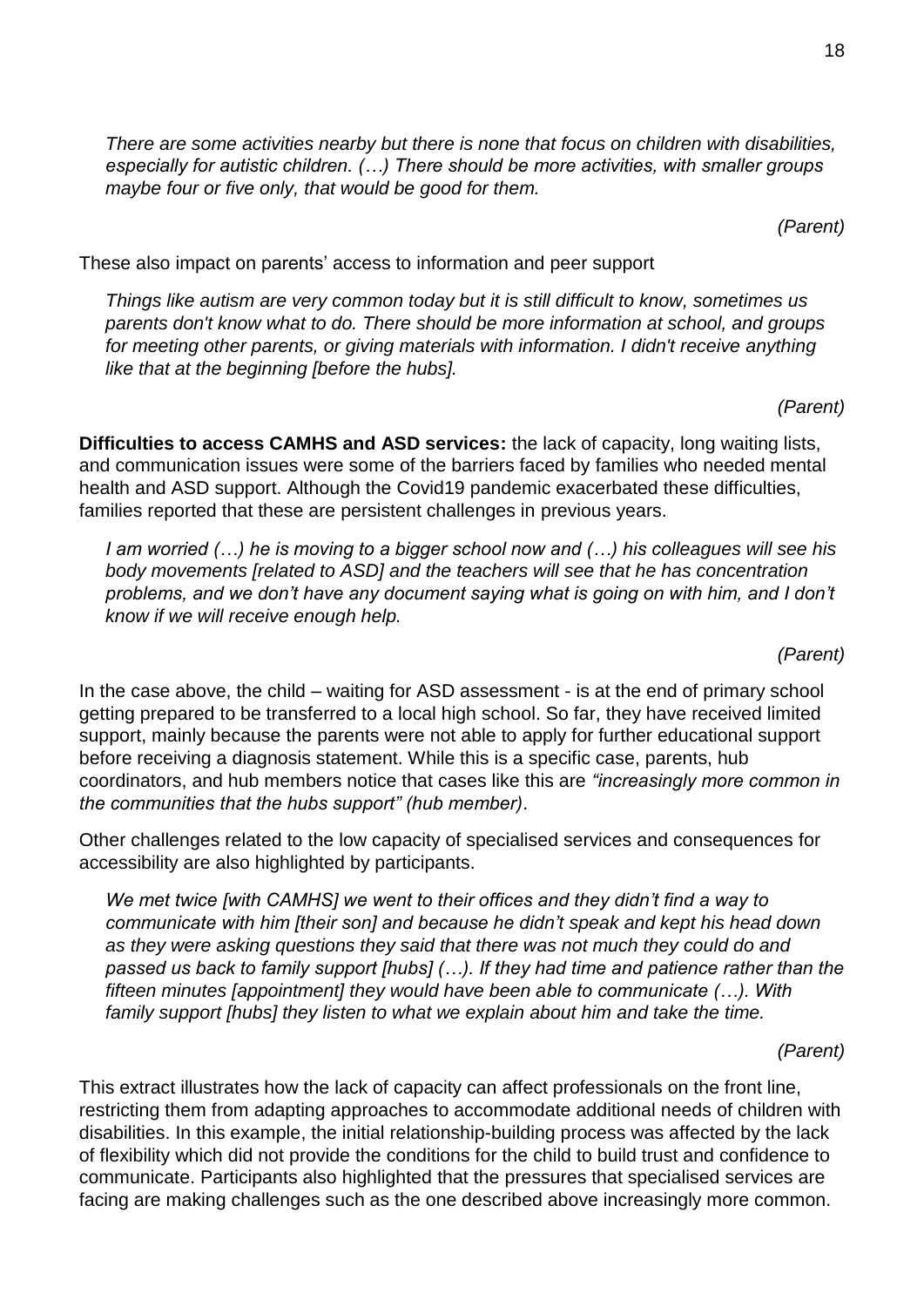19

**Covid19 pandemic and lockdown restrictions:** families with children with disabilities were severely affected by social distancing and lockdown restrictions in place during the pandemic. Difficulties in keeping a structured routine, lack of opportunities for socialisation, and closure of most services were some of the factors that directly impacted families' wellbeing. This has caused several challenges related to emotional and behavioural management, impacting on the dynamics of the whole family.

*[And you wonder] 'is it normal to hate your children sometimes in the middle of a pandemic', and then you cry. And your child asks 'why are you crying?' And I say I don't know why I am crying', and then they cry and then you need to go to them feeling like 'oh god this is terrible', and feeling like not everybody is going through this and some people are sailing through this lockdown and enjoying it but I am hating every minute of it* 

*(Parent)*

In some cases, these challenges would persist and affect parents' and children's mental health.

*My mental health was really bad at this time [pandemic] there was no other support [other services were closed], I just had to take anti-depressants and see how it would go (…) I just felt that I couldn't do anything, but I had to do it for the kids, it was hard to get them up and get them dressed and fed.*

*(Parent)*

*She [the child] was so frustrated and angry, and [the other child] was becoming withdrawn and getting increasingly angry, I had to be the balance but I was not feeling well either.*

*(Parent)*

This was also combined with the fact that families were having to deal with extra educational responsibilities that increased the pressure and affected relationships within the family.

*We would start [the home learning] and it would end up with another fight because things didn't go the way they wanted, and having a tantrum after tantrum and throwing [themselves] around.* 

*(Parent)*

The closure or limited access to other support services meant that parents were feeling like they had to deal with these challenges on their own. This also included the closure of services that are linked to schools such as after school clubs.

*[apart from the hub] I had no support from other services, everything was shut.*

*(Parent)*

*[it was only the hubs, other services were closed] when the pandemic hit, you were left on your own because the health care visitors were overwhelmed with everything and had no time to give advice* 

*(Parent)*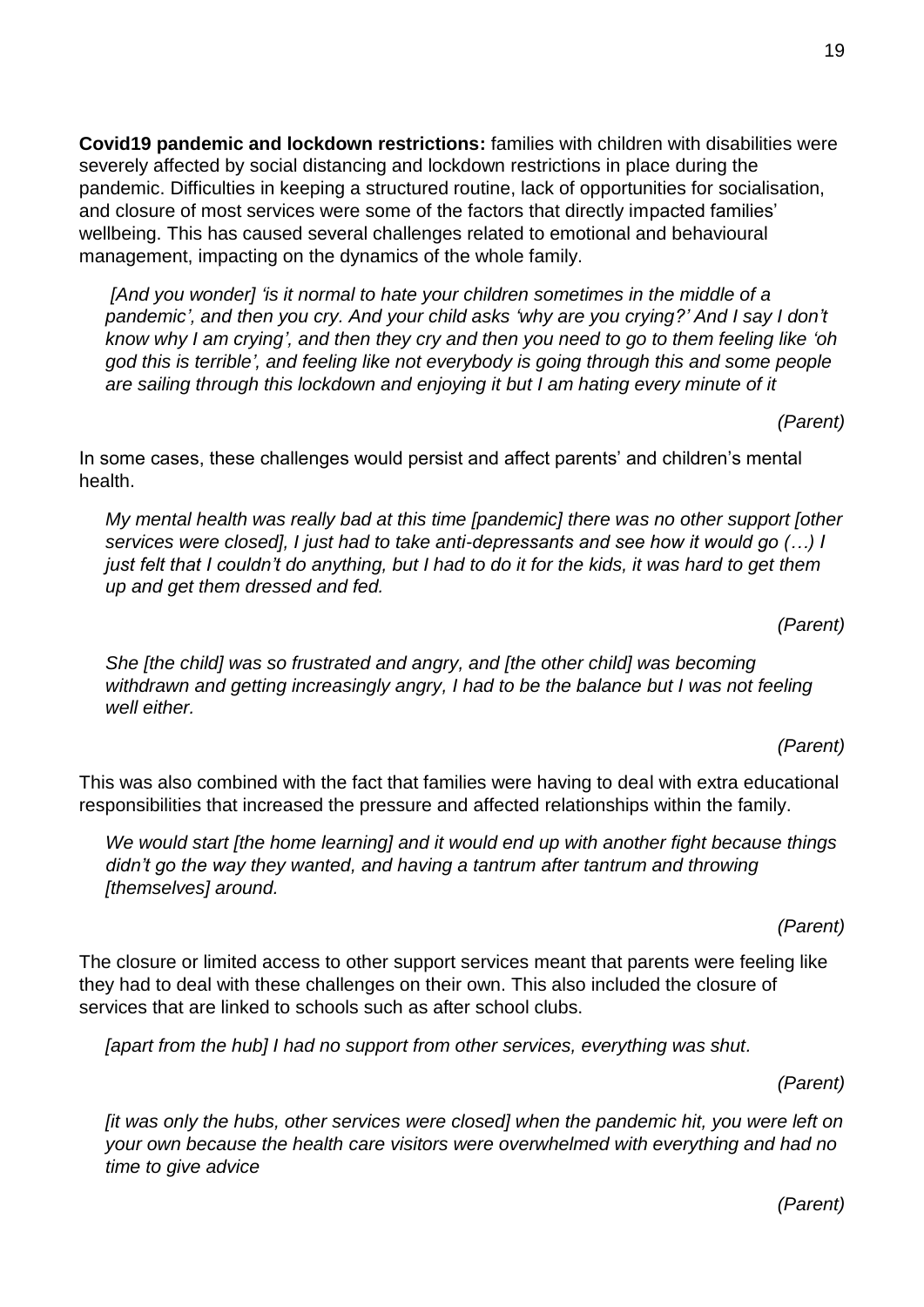#### **Support provided by the hubs before, during, and after lockdowns**

**Hubs are the key point of contact between services and families:** for most families, the services offered by hubs were the main form of support received even before the pandemic. This became clearer during lockdown restrictions when hubs *"quickly adapted and played a central role in informing and referring families to key services, contributing to mitigating the impacts of the pandemic"* (hub coordinators, workshop key messages). Overall, families have expressed appreciation and rated the support received as overwhelmingly positive. Below we present some of the most significant forms of support received and their impacts according to families.

**Support and advice:** providing information about children's disabilities and relevant services were crucial for parents to develop awareness about their children's condition and about the rights to access services and support.

*[I didn't know] where to go and that there were options. I didn't feel that I had an option to receive support (…) and I was stuck in a point that I didn't know what to do.* 

*(Parent)*

In the case above, the parent had no awareness of their right to access support nor about the options available. The advice received from the hub was crucial for them to understand their rights as a family and actively look for further support for their child with disabilities.

**Emotional and behavioural management:** these are some of the key challenges faced by families, and hubs were essential in supporting them to access resources and build resilience to cope with the daily routine.

*They helped us, including the other two brothers, to understand why [the child] was banging his head against the wall. [They advised us on] how to calm him down and how to talk to him, how to use the stress ball and get him to breathe. Before nobody could get him out [of that state] but it is working now.* 

*(Parent)*

Learning about tools and methods for managing behaviour and emotions, gave the parents the confidence to address their child's needs independently, contributing significantly to the wellbeing and resilience of the family.

**Practical and financial support:** with some families struggling financially, hubs were key in providing access to food, energy and heating, and essential house utilities such as white goods. This was an important relief for families struggling to meet the basic needs of children.

*We needed so many things, like white goods, we needed a washing machine and a tumble drier because [the child] is PEG fed and have other conditions so she uses a lot of clothes daily. So, they helped with the white goods and it was coming up to Christmas so they also helped with getting presents for the children.* 

*(Parent)*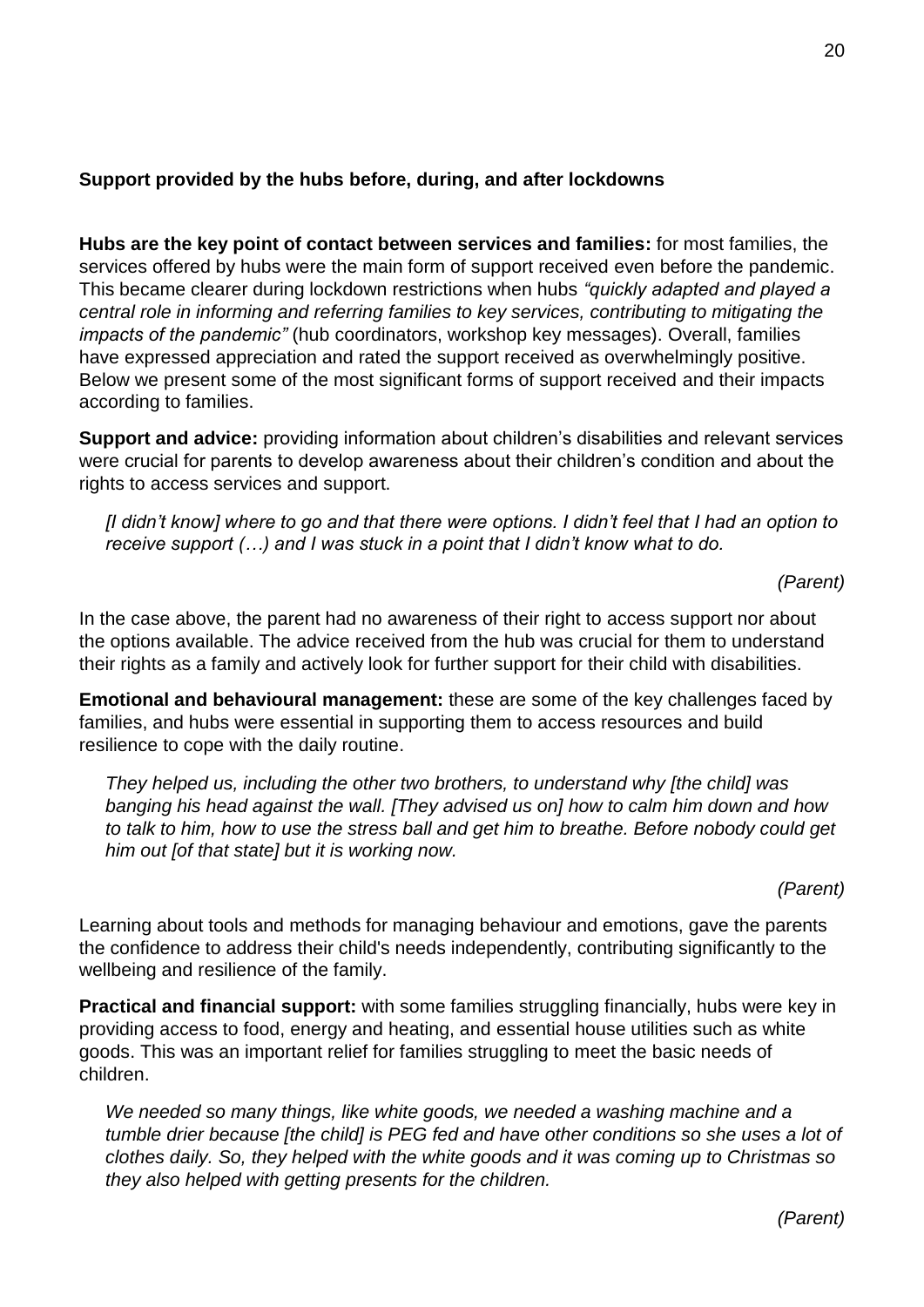*He is very impulsive and if he has the idea to go out he would get out through the window or through the door and run, with no sense of safety he would cross the street. That was my biggest fear (…) and the hub was the first to offer helped and they helped to put locks in place and make the house safer.* 

*(Parent)*

The above extracts illustrate how hubs have helped families to access practical and financial support to meet the health and safety needs of their children. This is an important part of the support as it helps families to have more autonomy in their daily lives, alleviating concerns around children's safety and allowing them to focus on relationships and on the wellbeing of the family.

Building family's confidence and providing new life experiences: most families with children with disabilities experience additional challenges when doing things that are out of their routine due to concerns around being able to keep their children safe in environments they don't have control over. These experiences however, are a vital component of children's development. Hubs have offered a variety of support that contributed to building families confidence and enabling them to have new experiences.

*They would help to take him out of the house (…) and before that I was never able to take them to the park on my own because I would always need to chase him to make sure he was safe and the baby would be left alone. With their help, I was able to go out with my children (…). After, they offer a service where they could take him to a safe play space for two to three hours, and I knew that he was safe, and that gave him a chance to know a world without me, and to know that I would always come back (…) it was the first time.*

*(Parent)*

**Emotional Support for parents:** the hubs were crucial in supporting parents and helping them to cope with challenges related to managing their children's additional needs alongside other family tasks. During the pandemic, this was exacerbated and some parents relied on hubs' support to maintain some level of emotional stability.

*They [hub staff member] called me every week, it was during the pandemic time (…), I had a person who I could talk about my problem. They gave me lots of information about autism, I told them about all the problems that I had at home, they taught me about the evening routine and it worked, it was one less problem (…). I also had some emotional support because as parents we had to do everything during the pandemic, be a teacher, use apps that we didn't know how to use (…) and they helped me a lot and I didn't feel alone.* 

*(Parent)*

Parents were overwhelmed with the behavioural and emotional needs of their children and had to deal with additional educational demands, while also dealing with their own emotional needs. The support offered by the hubs was deemed essential to help families to manage crises and maintain some level of stability during the pandemic.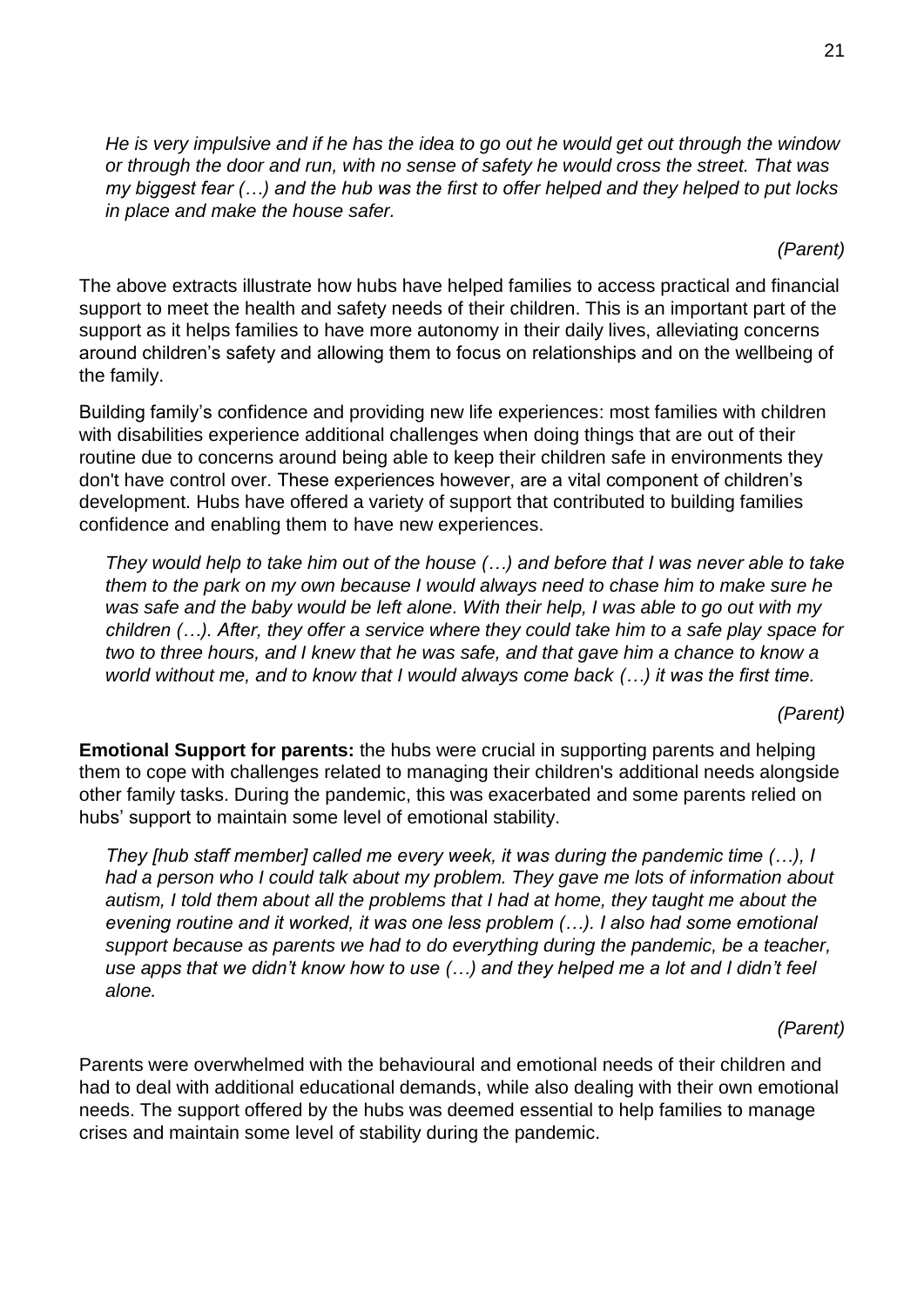# <span id="page-26-0"></span>**Referrals comparison: Sure Start, rural and urban areas.**

This section presents an analysis of the administrative data highlighting the variations in referrals between hubs with complete and partial Sure Start Programme coverage, and hubs in rural and urban settings.

#### **Method**

Three time points have been analysed: 2016-17 is the first full year following the previous review. 2019-20 is the most recent, mainly pre-pandemic year from which to understand changes since 2016-17. 2020-21 is the most recent set of data, but also pandemic data which can usefully be compared with the previous year to understand some of the impact of COVID-19. Some information was not collected in the same way in 2016-17 as it is now and there is some variations between hubs.

Three sets of analysis were undertaken: Firstly, looking at the totals across hubs combined. Secondly comparing hubs with Complete Sure Start programmes (CSS) to those with Partial Sure Start (PSS). Thirdly comparing hubs in rural areas to those in urban areas.

There were three of hubs whereby data was not available for individual hubs, only for the region. These were Lisburn, North Down & Ards, and Downpatrick hubs from the southeastern region, and could not be included in the analysis as the data contained a mix of urban/rural areas.

# **Total number of referrals and referral type**

The total number of referrals increased by 1,205 between 2016-17 and 2019-20, but there was a significant increase the following year of 2,608 (a 31% increase) reflecting the impact of the pandemic. The breakdown of these totals highlights that the distribution of this increase during the pandemic was not even. CSS saw an increase of 52% from 2019-20 to 2020-21 compared with a 19% increase for PSS. Rural areas saw the greatest percentage increase of 71% compared with 31% in urban areas.

| Total numbers of children supported |                               |                              |       |       |              |  |  |
|-------------------------------------|-------------------------------|------------------------------|-------|-------|--------------|--|--|
| Years                               | Complete<br><b>Sure Start</b> | Partial<br><b>Sure Start</b> | Urban | Rural | <b>TOTAL</b> |  |  |
| 2016-17                             | 3,136                         | 4,052                        | 4,512 | 1,620 | 7,188        |  |  |
| 2019-20                             | 3,114                         | 5,279                        | 5,125 | 1,980 | 8,393        |  |  |
| 2020-21                             | 4,740                         | 6,261                        | 6,710 | 3,390 | 11,001       |  |  |

The referral type was split into either Children or Parents. There has been some change over time with an increase in the percentage of child referrals, but with no noteworthy variation when we looked at CSS/PSS and urban/rural.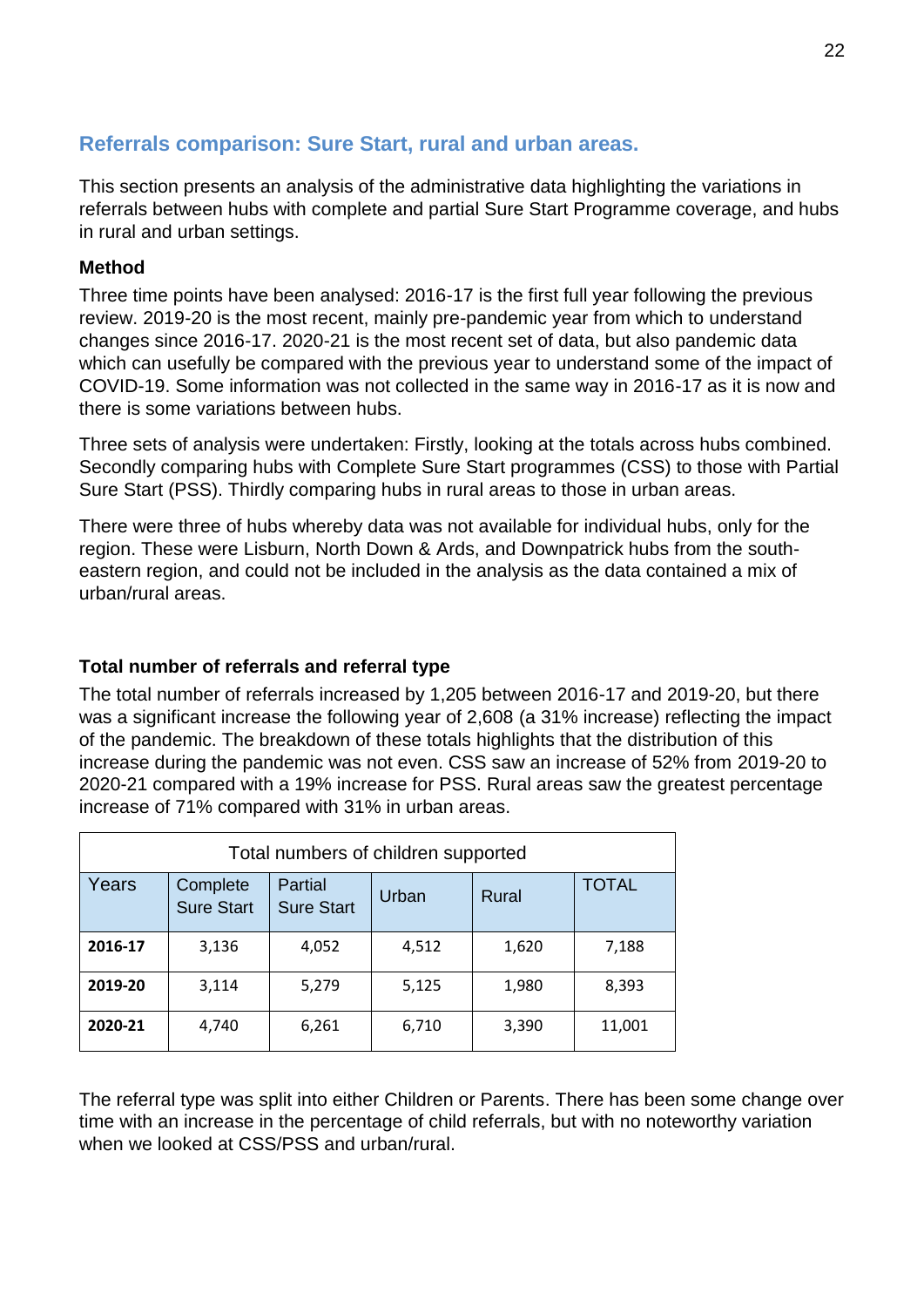| Referral type    |                 |         |         |  |  |
|------------------|-----------------|---------|---------|--|--|
|                  | <b>All hubs</b> |         |         |  |  |
| Referral type    | 2016-17         | 2019-20 | 2020-21 |  |  |
| Child / Children | 63%             | 70%     | 67%     |  |  |
| Parent / Parents | 37%             | 30%     | 33%     |  |  |

#### **Child referral characteristics**

It is helpful to consider the variation in the ages and support needs of children that are referred and if some types of hub tend to work with some groups more.

There wasn't a helpful distinction between the spread of children's ages when looking at urban/rural, but for CSS and PSS there is some difference with CSS supporting a higher percentage of children aged 0 to 4 and PSS a higher percentage aged 11-15. It is important to highlight that the Sure Start programme aims to provide support to families with children aged 0-4, which explains the higher percentage of children within this age band in CSS hubs. There is a higher proportion of children aged 5-10 in both complete and partial Sure Start areas and this is consistent across the three years. Both CSS and PSS saw an increase in referrals for 0-4 year olds during the pandemic.

| Children's age |         |                            |         |         |                           |         |  |
|----------------|---------|----------------------------|---------|---------|---------------------------|---------|--|
|                |         | <b>Complete Sure Start</b> |         |         | <b>Partial Sure Start</b> |         |  |
|                | 2016-17 | 2019-20                    | 2020-21 | 2016-17 | 2019-20                   | 2020-21 |  |
| $0$ to 4       | 29%     | 26%                        | 32%     | 27%     | 21%                       | 26%     |  |
| 5 to 10        | 42%     | 45%                        | 40%     | 41%     | 45%                       | 41%     |  |
| $11$ to 15     | 23%     | 25%                        | 22%     | 27%     | 28%                       | 27%     |  |
| 16 to 17       | 5%      | 5%                         | 6%      | 6%      | 6%                        | 6%      |  |

The proportion of male and female children supported by the hubs remained consistent through the 3 years comparison and across CSS/PSS and urban/rural hubs. The average proportion is 44% female and 56% male.

Hubs with partial Sure Start had an increase in children with disabilities supported while CSS hubs had a reduction in the proportion of children with disabilities supported across the three years. However, it is important to highlight that CSS hubs only support children under the age of four, and this may have reflected on the proportion of children with disabilities supported as the majority of the disabilities are often diagnosed at later stages in life. Hubs in urban areas had a reduction in the proportion of children with disabilities supported while hubs in rural areas had an increase in children with disabilities supported across the three years. Overall, the percentage of referrals for children with disabilities reduced during the pandemic, due to the large increase in referrals for financial support (see reasons for referrals section below).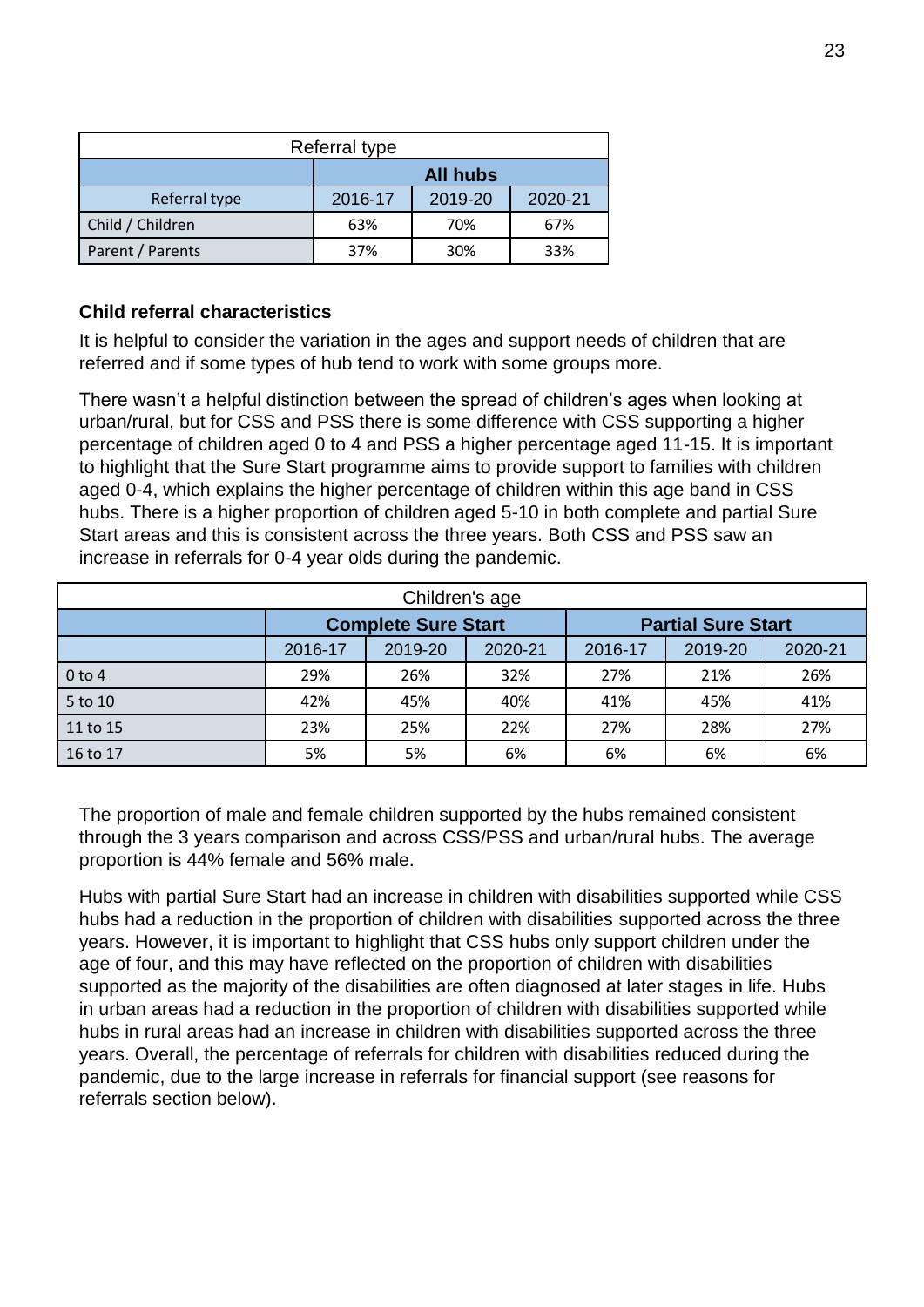| Percentage of children with disabilities* supported |                                   |     |     |  |  |  |  |
|-----------------------------------------------------|-----------------------------------|-----|-----|--|--|--|--|
|                                                     | <b>Children with disabilities</b> |     |     |  |  |  |  |
|                                                     | 2019-20<br>2016-17<br>2020-21     |     |     |  |  |  |  |
| Complete Sure Start                                 | 27%                               | 24% | 14% |  |  |  |  |
| <b>Partial Sure Start</b>                           | 13%                               | 20% | 18% |  |  |  |  |
| Urban settings                                      | 25%                               | 24% | 16% |  |  |  |  |
| <b>Rural Settings</b>                               | 8%                                | 14% | 13% |  |  |  |  |
| All hubs                                            | 19%                               | 22% | 16% |  |  |  |  |

\* physical disabilities, learning disabilities, autism spectrum disorder, ADHD, ADD, and disabilities listed under "other" including brain injury, epilepsy, and hydrocephalus.

Ethnicity: The percentage of children recorded as 'white' remains consistent throughout the three timepoints and across CSS/PSS and urban/rural settings. The average is 85% of children recorded as 'white'. However, in rural areas there is a high percentage of "not stated" ethnicity status particularly in the years 2019-20 and 2020-21 with up to 20% and 34% of "not stated" ethnicity respectively.

#### **Referring agencies**

The top 7 referring agencies were compared across years and across Sure Start and urban/rural settings.

Self referrals and community organizations are the top two sources of referrals in 2020/21, and both of these increased during the pandemic.

| Top 7 referring agencies |                               |     |     |  |  |  |
|--------------------------|-------------------------------|-----|-----|--|--|--|
|                          | <b>All hubs</b>               |     |     |  |  |  |
| <b>Referring Agency</b>  | 2019-20<br>2020-21<br>2016-17 |     |     |  |  |  |
| Self referral            | 20%                           | 17% | 21% |  |  |  |
| Community organisation   | 7%                            | 5%  | 13% |  |  |  |
| GPs/Nurse                | 11%                           | 21% | 11% |  |  |  |
| School                   | 11%                           | 12% | 9%  |  |  |  |
| <b>Health Visitor</b>    | 11%                           | 9%  | 7%  |  |  |  |
| Gateway                  | 9%                            | 5%  | 6%  |  |  |  |
| SureStart                | 2%                            | 1%  | 5%  |  |  |  |

Self referrals are higher overall in hubs with CSS and in urban areas, however hubs with PSS and hubs in rural areas have had a significant increase in self referrals across the three years.

Referrals from GPs/Nurse are consistently much more common in PSS than CSS. In all settings the percentage of referrals from GPs/Nurse significantly fell during the pandemic. For CSS and urban hubs, referrals from community organisations more than doubled.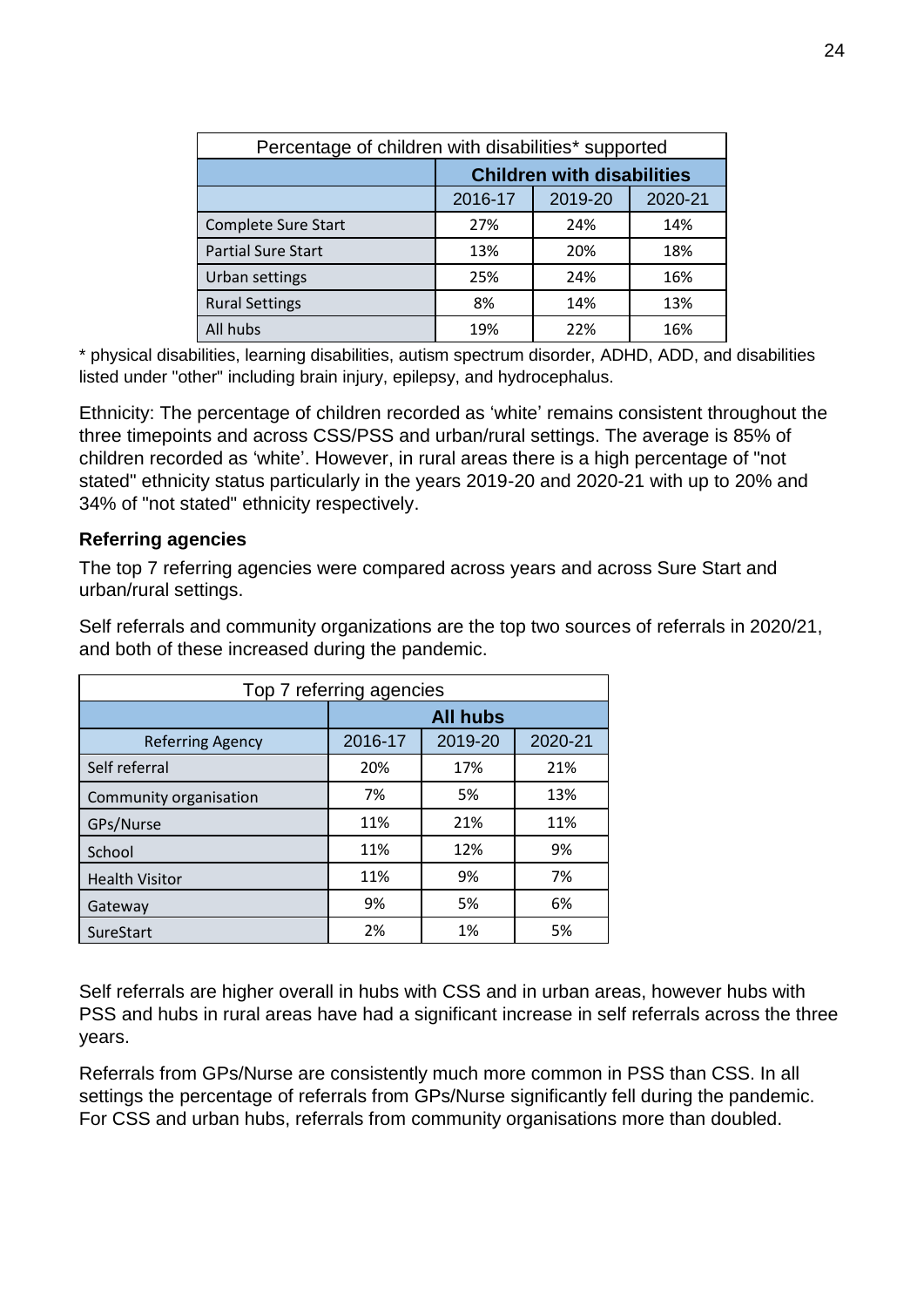| Top 7 referring agencies |                            |         |         |                           |         |         |  |
|--------------------------|----------------------------|---------|---------|---------------------------|---------|---------|--|
|                          | <b>Complete Sure Start</b> |         |         | <b>Partial Sure Start</b> |         |         |  |
| <b>Referring Agency</b>  | 2016-17                    | 2019-20 | 2020-21 | 2016-17                   | 2019-20 | 2020-21 |  |
| Self referral            | 33%                        | 27%     | 28%     | 10%                       | 11%     | 14%     |  |
| Community organisation   | 12%                        | 11%     | 24%     | 3%                        | 2%      | 4%      |  |
| School                   | 12%                        | 11%     | 9%      | 10%                       | 12%     | 8%      |  |
| SureStart                | 4%                         | 4%      | 8%      | 1%                        | 0%      | 3%      |  |
| <b>Health Visitor</b>    | 11%                        | 8%      | 6%      | 11%                       | 9%      | 8%      |  |
| GPs/Nurse                | 3%                         | 10%     | 4%      | 17%                       | 27%     | 17%     |  |
| Gateway                  | 7%                         | 4%      | 3%      | 10%                       | 6%      | 8%      |  |

| Top 7 referring agencies |              |         |         |         |         |         |  |              |  |
|--------------------------|--------------|---------|---------|---------|---------|---------|--|--------------|--|
|                          | <b>Urban</b> |         |         |         |         |         |  | <b>Rural</b> |  |
| <b>Referring Agency</b>  | 2016-17      | 2019-20 | 2020-21 | 2016-17 | 2019-20 | 2020-21 |  |              |  |
| Self referral            | 25%          | 20%     | 24%     | 14%     | 17%     | 18%     |  |              |  |
| Community organisation   | 10%          | 7%      | 18%     | 2%      | 2%      | 4%      |  |              |  |
| School                   | 10%          | 10%     | 9%      | 16%     | 18%     | 8%      |  |              |  |
| GPs/Nurse                | 8%           | 17%     | 8%      | 12%     | 16%     | 9%      |  |              |  |
| SureStart                | 3%           | 2%      | 6%      | 1%      | 1%      | 6%      |  |              |  |
| <b>Health Visitor</b>    | 11%          | 8%      | 6%      | 12%     | 12%     | 10%     |  |              |  |
| Gateway                  | 7%           | 5%      | 5%      | 13%     | 7%      | 8%      |  |              |  |

#### **Reasons for referrals**

The reasons for referrals is very mixed, with the top 7 being shown below. Between 2016-17 and 2019-20 there was a slight decrease in the percentage of all the top 7 reasons for referral except for counselling services for children/young people, which went up. The greatest change can be seen in 2020-21 where referrals for financial support increased from 5% of referrals to 22% reflecting the financial pressures on families during the pandemic. Looking in more depth at financial support, the greatest increases were in CSS setting (from 9% to 35%) and in urban settings (from 7% to 29%). Further indication of financial pressure on families is the increase of practical support (e.g. furniture/appliances) from 3% to 5% of all referrals and the greatest increase in CSS (from 5% to 8%0 and in urban settings (from 4% to 8%).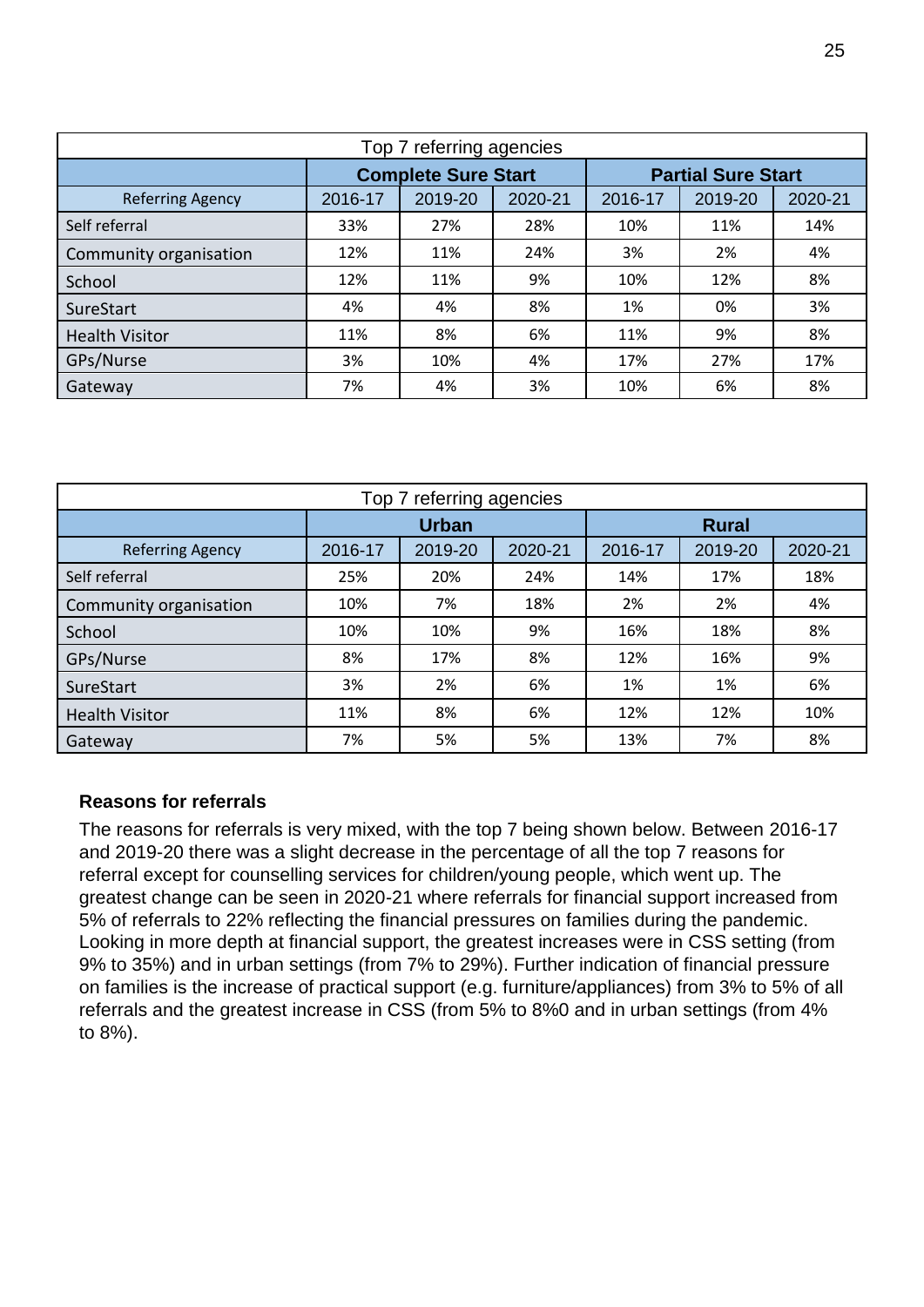| Top 7 reasons for referrals                                                                |                 |         |         |  |  |  |
|--------------------------------------------------------------------------------------------|-----------------|---------|---------|--|--|--|
|                                                                                            | <b>All hubs</b> |         |         |  |  |  |
| Reasons for referrals                                                                      | 2016-17         | 2019-20 | 2020-21 |  |  |  |
| <b>Emotional and behavioural</b><br>difficulty support for parents                         | 6%              | 4%      | 3%      |  |  |  |
| Practical support e.g.<br>furniture/appliances                                             | 4%              | 3%      | 5%      |  |  |  |
| Counselling services for<br>children/young people                                          | 5%              | 9%      | 6%      |  |  |  |
| <b>Emotional and behavioural</b><br>difficulty support for post primary<br>school children | 12%             | 9%      | 6%      |  |  |  |
| <b>Emotional and behavioural</b><br>difficulty support for primary<br>school children      | 22%             | 18%     | 13%     |  |  |  |
| Parenting programmes/ parenting<br>support                                                 | 16%             | 15%     | 13%     |  |  |  |
| <b>Financial support</b>                                                                   | 6%              | 5%      | 22%     |  |  |  |

| Top 7 reasons for referrals                                                         |                            |         |         |                           |         |         |  |
|-------------------------------------------------------------------------------------|----------------------------|---------|---------|---------------------------|---------|---------|--|
|                                                                                     | <b>Complete Sure Start</b> |         |         | <b>Partial Sure Start</b> |         |         |  |
| <b>Reasons for referrals</b>                                                        | 2016-17                    | 2019-20 | 2020-21 | 2016-17                   | 2019-20 | 2020-21 |  |
| Emotional and behavioural difficulty<br>support for post primary school<br>children | 6%                         | 12%     | 4%      | 13%                       | 22%     | 8%      |  |
| Counselling services for<br>children/young people                                   | 3%                         | 8%      | 4%      | 4%                        | 10%     | 7%      |  |
| Emotional and behavioural difficulty<br>support for parents                         | 7%                         | 7%      | 5%      | 4%                        | 2%      | 3%      |  |
| Emotional and behavioural difficulty<br>support for primary school children         | 13%                        | 12%     | 8%      | 22%                       | 22%     | 16%     |  |
| Practical support e.g.<br>furniture/appliances                                      | 5%                         | 5%      | 8%      | 2%                        | 1%      | 4%      |  |
| Parenting programmes/ parenting<br>support                                          | 11%                        | 9%      | 9%      | 14%                       | 18%     | 16%     |  |
| Financial support                                                                   | 7%                         | 9%      | 35%     | 3%                        | 2%      | 12%     |  |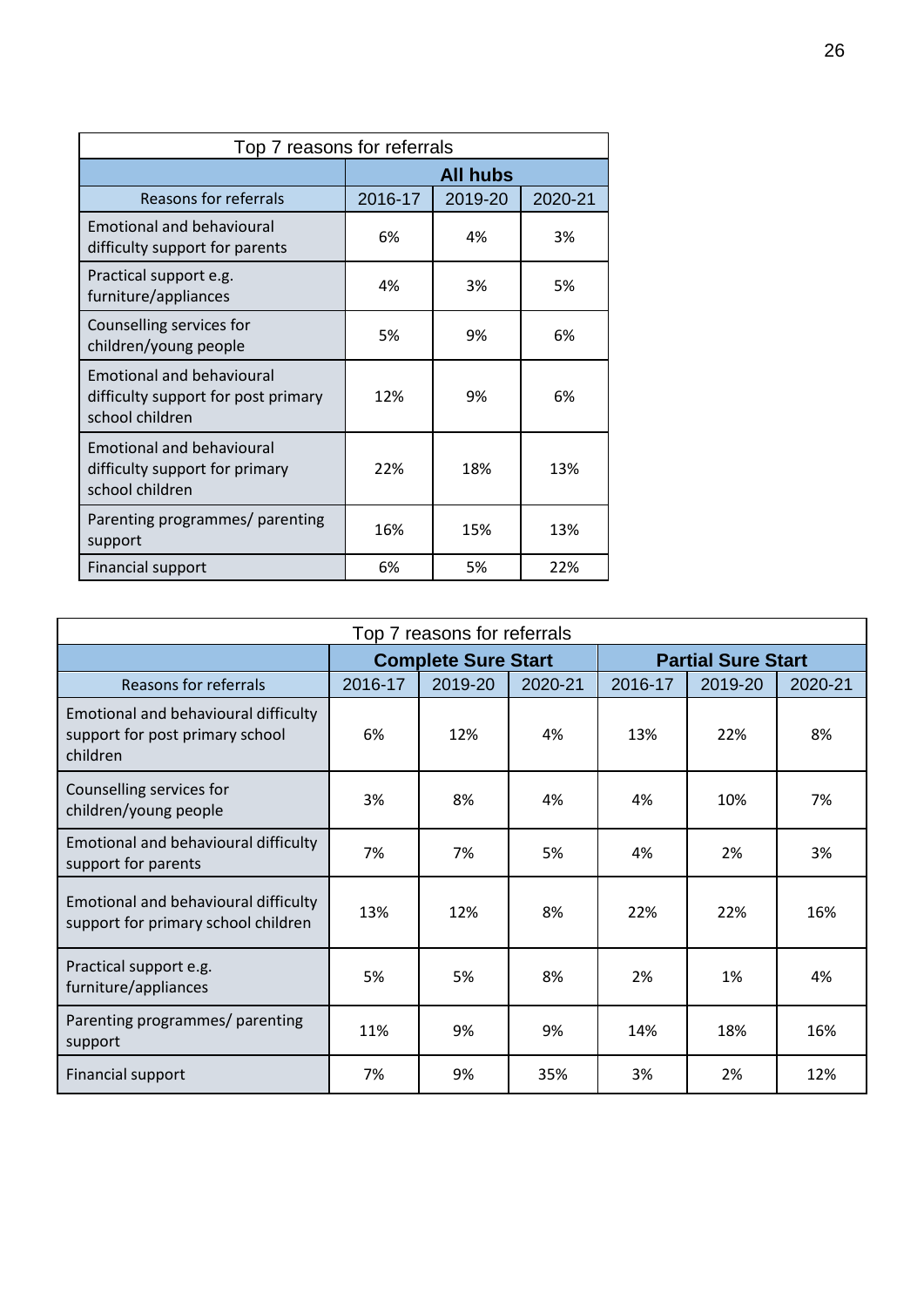| Top 7 reasons for referrals                                                         |         |              |         |         |              |         |  |
|-------------------------------------------------------------------------------------|---------|--------------|---------|---------|--------------|---------|--|
|                                                                                     |         | <b>Urban</b> |         |         | <b>Rural</b> |         |  |
| Reasons for referrals                                                               | 2016-17 | 2019-20      | 2020-21 | 2016-17 | 2019-20      | 2020-21 |  |
| Emotional and behavioural difficulty<br>support for parents                         | 7%      | 6%           | 4%      | 4%      | 1%           | 3%      |  |
| Emotional and behavioural difficulty<br>support for post primary school<br>children | 8%      | 16%          | 6%      | 11%     | 6%           | 7%      |  |
| Parenting programmes/ parenting<br>support                                          | 11%     | 9%           | 8%      | 17%     | 12%          | 21%     |  |
| Practical support e.g.<br>furniture/appliances                                      | 4%      | 4%           | 8%      | 3%      | 1%           | 2%      |  |
| Counselling services for<br>children/young people                                   | 4%      | 13%          | 9%      | 5%      | 2%           | 1%      |  |
| Emotional and behavioural difficulty<br>support for primary school children         | 14%     | 16%          | 11%     | 16%     | 6%           | 10%     |  |
| <b>Financial support</b>                                                            | 6%      | 7%           | 29%     | 5%      | 7%           | 14%     |  |

### **Hub decisions and support time**

One indicator of hub activity is the percentage of referrals that are 'accepted and signposted'. The proportion of cases accepted and signposted is slightly dipped across all hubs from 84% in 2016-17 to 82% in 2019-20. This change was not even across setting though, with the percentage in rural settings increasing by 6% and in urban areas decreasing by 4%.

There are increases across all settings in 2020-21, possibly related to the uptake in referrals for financial support.

| Decision made by the hub                |     |     |     |  |  |  |
|-----------------------------------------|-----|-----|-----|--|--|--|
| <b>Referral Accepted and signposted</b> |     |     |     |  |  |  |
| 2019-20<br>2016-17<br>2020-21           |     |     |     |  |  |  |
| <b>Complete Sure Start</b>              | 86% | 83% | 91% |  |  |  |
| <b>Partial Sure Start</b>               | 82% | 82% | 87% |  |  |  |
| Urban settings                          | 84% | 80% | 89% |  |  |  |
| <b>Rural Settings</b>                   | 83% | 89% | 90% |  |  |  |
| All hubs                                | 84% | 82% | 89% |  |  |  |

Another helpful indicator is the timescale in which support is provided. Looking just at the percentage of referrals where support within a 4 week timescale was achieved, this had gone down from 92% in 2016-17 to 88% in 2019-20, with a percentage drop in all settings, but particularly in CSS. All setting saw an increase in support being provided within 4 weeks of referral during the pandemic, with an overall increase of 8%.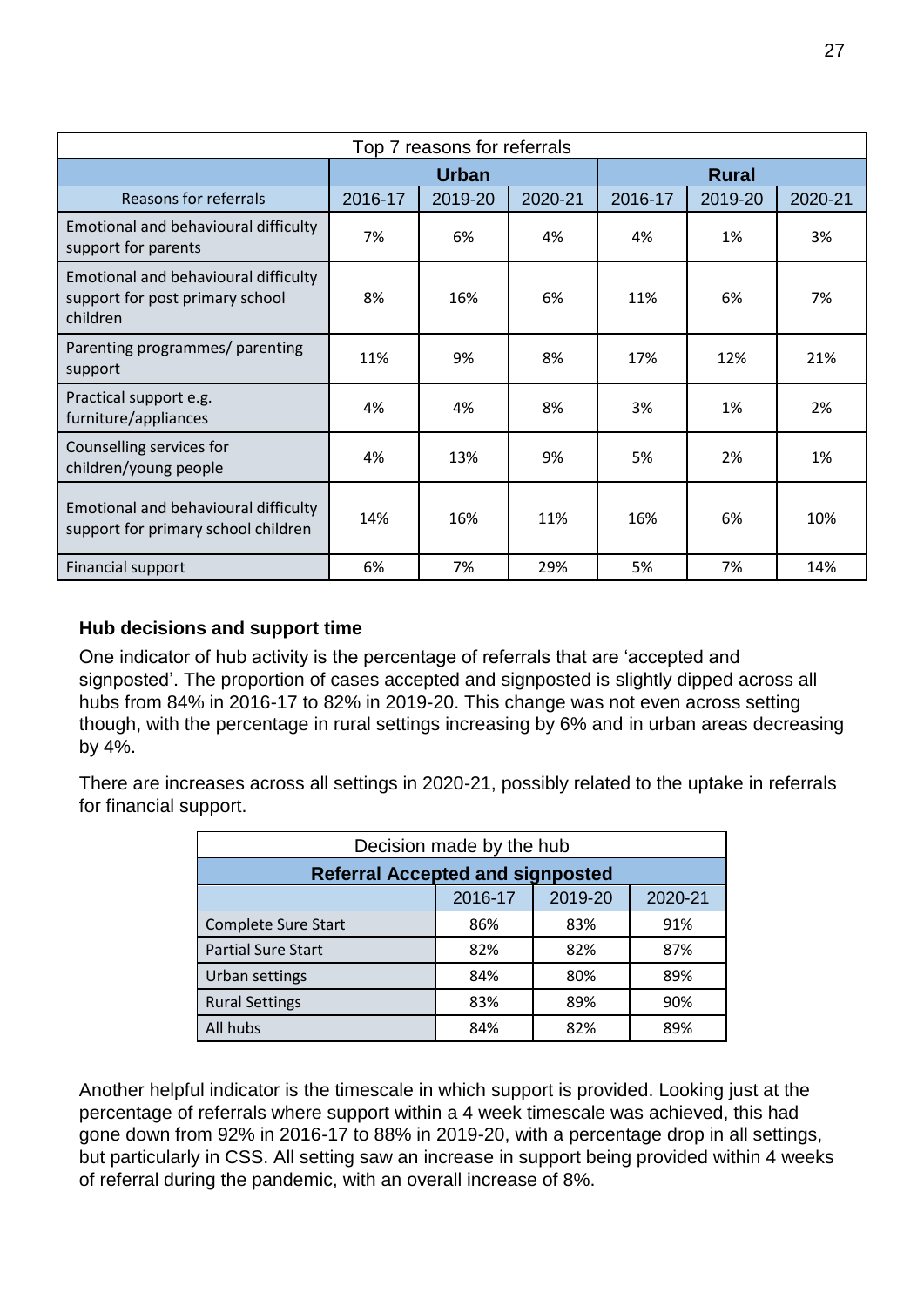| Support timescale                     |         |         |         |
|---------------------------------------|---------|---------|---------|
| 4 weeks from referral to hub achieved |         |         |         |
|                                       | 2016-17 | 2019-20 | 2020-21 |
| <b>Complete Sure Start</b>            | 90%     | 80%     | 95%     |
| <b>Partial Sure Start</b>             | 94%     | 92%     | 96%     |
| Urban settings                        | 93%     | 87%     | 95%     |
| <b>Rural Settings</b>                 | 91%     | 87%     | 95%     |
| All hubs                              | 92%     | 88%     | 96%     |

Overall, there are some notable differences in the pattern of referrals both between 2016-17 and 2019-20 and further significant differences during the pandemic. The patterns of work, types of challenges and volume of referrals all changed between 2019-20 and 2020-21. The percentages of referrals accepted and signposted and timescales within 4 weeks increased, a notable achievement in the circumstances.

There is value in considering hubs with complete and with partial Sure Start programmes separately and also urban and rural settings. The patterns of referrals differ. Some of that will reflect the local populations, but it will be useful to reflect on where differences are due to how referrals are made, by whom, and if some groups may be at risk of being more overlooked in some areas.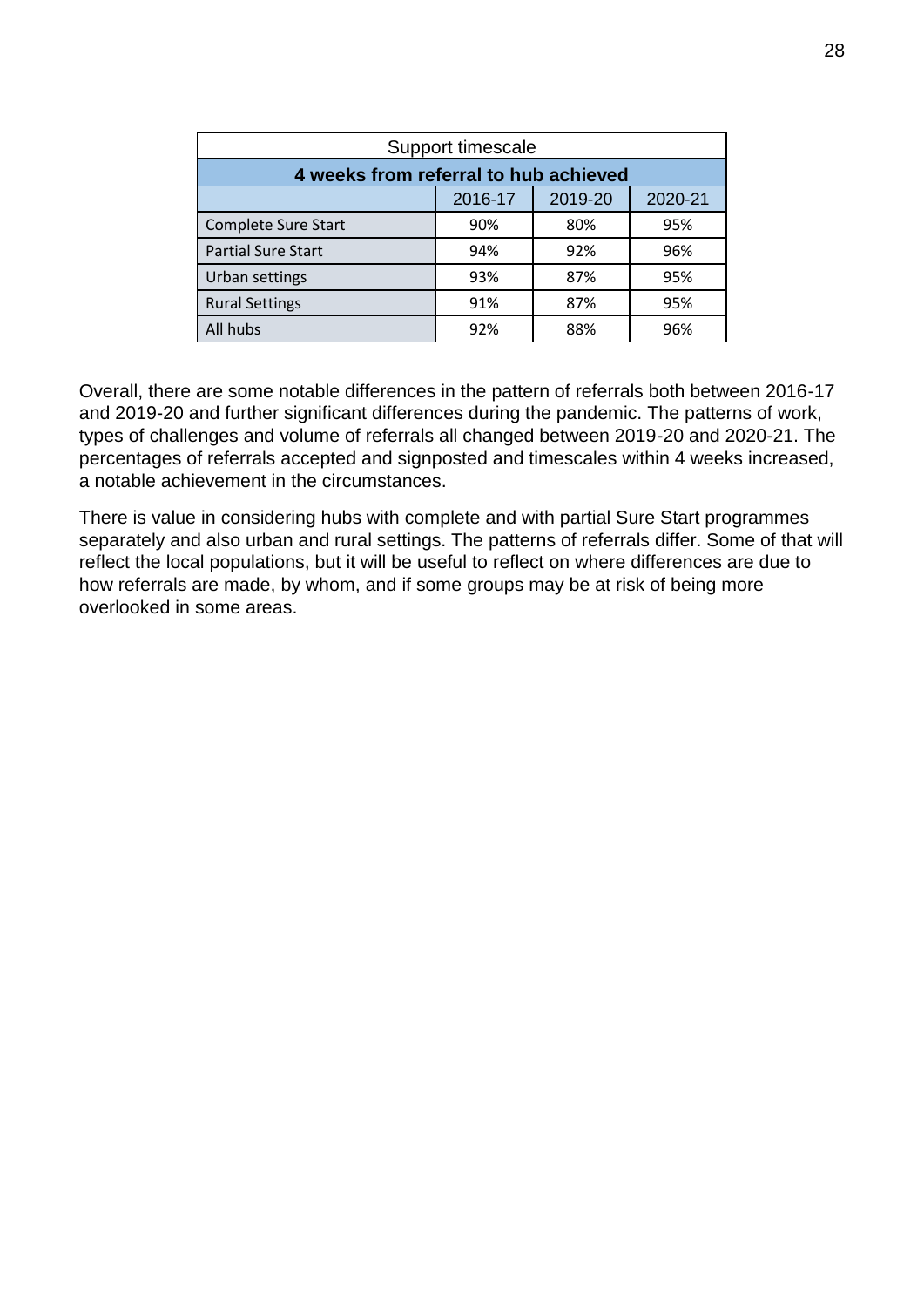# <span id="page-33-0"></span>**Conclusion**

This review explored the key impacts of the family support hubs on families with children with disabilities, highlighting the challenges faced and the benefits they gain when engaging with the hubs. It also explored how hubs interact with early intervention services – hub members – and statutory services, with a focus on the referral system, service thresholds, including a comparison of referrals activity between hubs with complete and partial Sure Start programme and hubs in rural and urban settings. The data was collected through interviews with parents of children with disabilities, hub members representatives, and stakeholders. This was complemented by an analysis of the administrative data set from all hubs with information on the referral activity and profile of beneficiaries for the period 2016-2021.

For families, the hubs have been essential in providing access to a range of support, significantly contributing to their resilience and enabling them to better cope with the challenges of addressing the needs of their children with disabilities before, during, and after lockdowns related to the pandemic.

#### **Some of the benefits of the hubs for families include:**

- **Timely and immediate available support:** families felt that they could contact the hub at any time and get immediate support.
- **Personalized support:** hubs take the time to listen to families and find solutions together based on their specific needs.
- **Community based:** for families, being a short distance from home and being aware of the issues in the community is an important aspect of the hub
- **Non-stigmatizing:** families feel comfortable in contacting the hub and are likely to return without hesitation if they need to.
- **Preventing escalation to tier 3:** hubs can provide access to a range of services that respond to specific needs of the family and in many cases prevents the need to escalate cases to other tiers.
- **Holistic approach:** hubs facilitate families' access to a range of services and encourage collaboration between services to address multiple needs with the minimum overlap in support.
- **Trauma-informed and trauma-responsive approach:** hubs work closely with families assessing their needs, encouraging and facilitating their access to services that will respond to their specific needs and traumas.

Hub members and stakeholders also identified benefits of the hubs to early intervention services including: strong local network and multi-agency approach; accurate and up to date information sharing; efficient referral system. On the strategic level, participants identified that the hubs are contributing to developments to benefit communities and improve services across Northern Ireland; collecting key data to inform policy and service developments; contributing to optimizing the early intervention system.

#### **Key challenges faced by families with disabilities included.**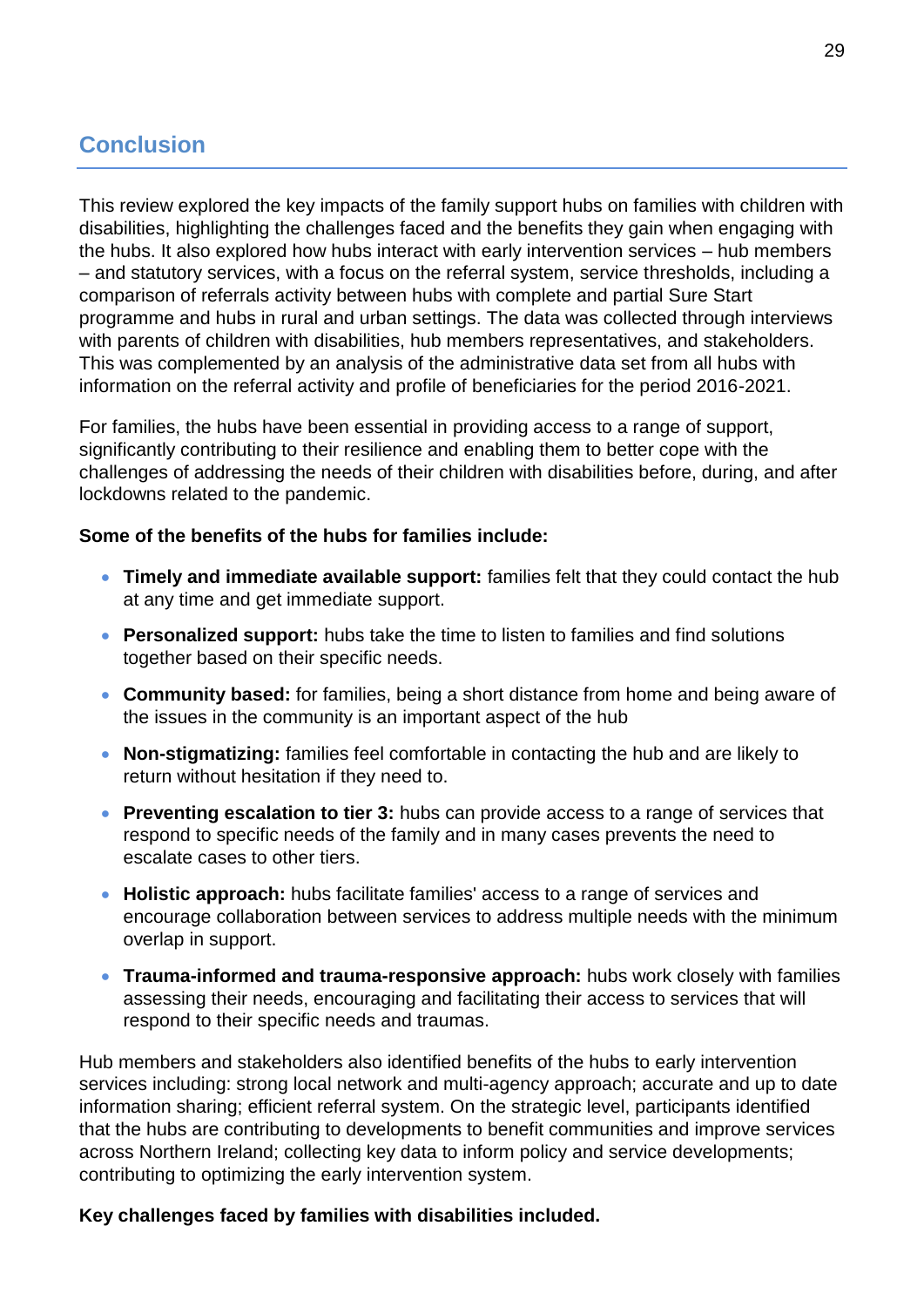- **Lack of local services:** some families reported a lack of services/activities in their areas that are appropriate for their children. Sensory issues are common among other reasons.
- **Difficulties to access CAMHS and ASD services:** Long waiting lists, pandemic backlog, and short-term interventions that limit engagement with the child, have restricted children's access to these services.
- **Difficulties to keep children engaged in education:** with schools having difficulties accessing additional support to address the needs – particularly around behavioural and emotional issues – children with disabilities are having limited engagement with schools, often with reduced hours of attendance. This is also reflected in the administrative data where it is observed that schools are the sector with the third higher percentage of referrals, demonstrating how much it has relied on the support offered by hubs in the last five years.
- **Covid19 pandemic and lockdown restrictions:** families have struggled to manage their children's needs during and after lockdowns. Key issues were related to behavioural and emotional challenges, change of routines, stress, and anxiety related to the return of schools and activities.

#### **Key support offered to families with children with disabilities**

Parents have highlighted the key types of support received that have significantly impacted their capacity to address their children's additional needs. This included: support and advice to raise awareness of children's conditions and how to address specific needs; emotional and behavioural management; practical and financial support; emotional support for parents. According to parents, receiving support in these areas was essential to help them to cope with the challenges related to their children's disabilities that have been aggravated by the difficulties to access specialised services due to the pandemic and lack of service capacity. This is also reflected in the administrative data where it is observed that emotional support for children and parents represented 28% of the reasons for referrals in 2020/21 and have been consistently high in previous years. The data also shows a sharp increase in demand for financial and practical support in the same year highlighting one of the key impacts of the pandemic on families.

#### **Administrative data analysis**

The analysis of the administrative data was focused on identifying variations in referral activities between hubs with complete and partial Sure Start programme coverage, and hubs in urban and rural areas. Some of the key messages included:

- Self-referral is the top source of referrals across all categories of comparison and across the three years consistently.
- Hubs with complete Sure Start provision had a reduction in the proportion of children with disabilities supported, while hubs with partial Sure Start had an increase in providing support to children with disabilities across the three years.
- Hubs in urban areas had a reduction in the proportion of children with disabilities supported while hubs rural areas had an increase in children with disabilities supported across the three years.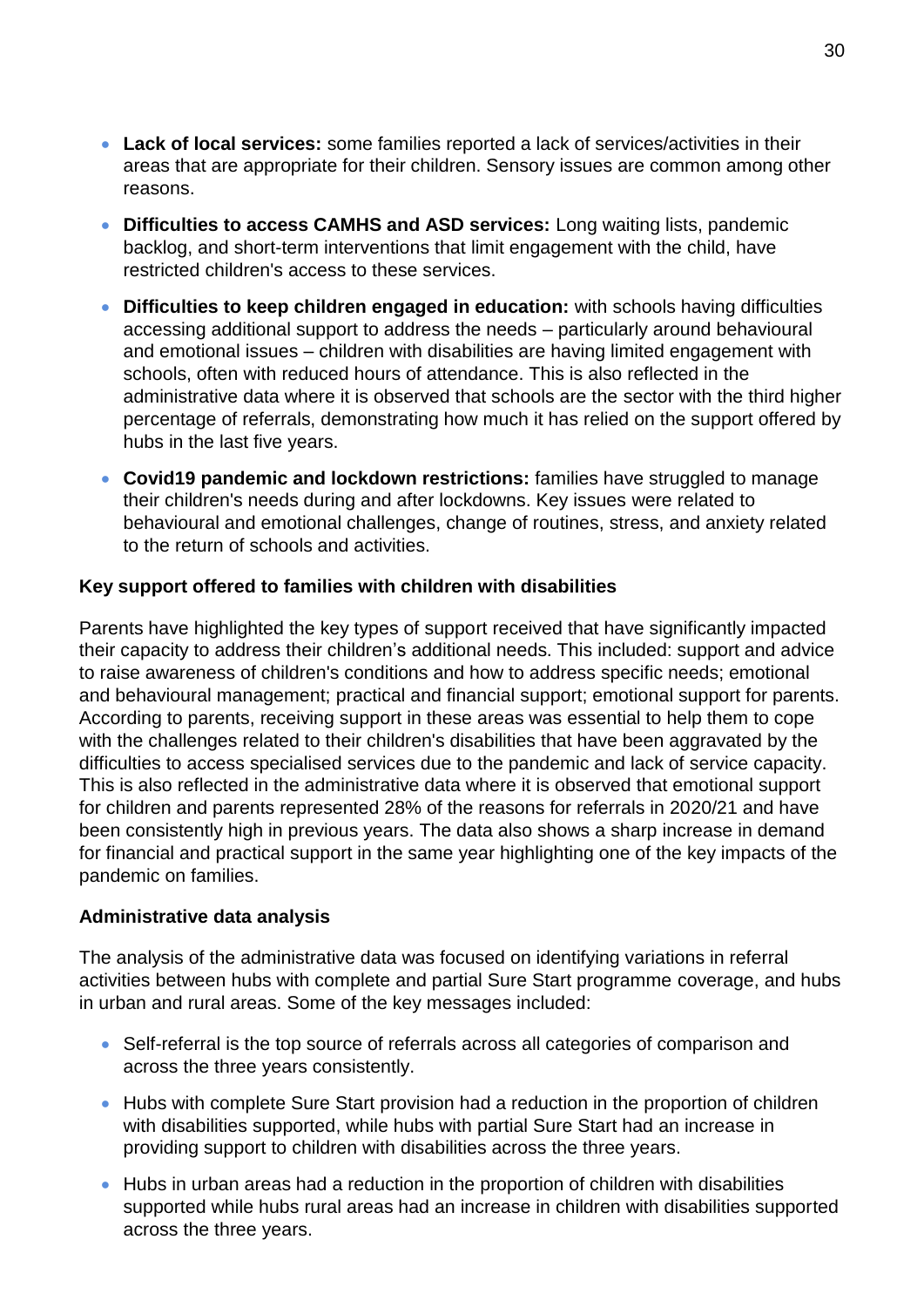- The three categories of emotional support (children and parents) make for the highest proportion of reasons for referrals. This indicates the high need for emotional support across all hubs and across all years.
- There was a sharp increase in demand for financial support and a slight increase in demand for practical assistance in the pandemic year.

# <span id="page-35-0"></span>**Recommendations**

#### **Recommendations from participants**

**Improve hubs' reach towards BAME communities**: It was highlighted the importance of progressing hubs' responses to engage with families from BAME backgrounds. Although this is raised as an overall need for hubs' development, different regions and trusts face different challenges that should be addressed locally. For example, in some regions, hubs have difficulties in accessing funding for interpreting services and communication is a major barrier for hubs to engage with non-English speaker families. Other development needs may include increasing availability of services that are compatible with specific cultural and religious needs of BAME communities, and raising awareness of local services on how to address the specifics of BAME communities present in their locality.

**Improve consistency of the referral system across hubs:** it was noted that the referral system is working well but it is heavily reliant on the relationships between professionals and more informal communication modes. Participants have highlighted that the level of information and the format of the referrals can vary significantly from one hub to another. It is suggested that regular collective discussion of cases and decisions on referrals are adopted across the hubs and that the referral form be standardised to ensure that the essential information about the case is provided on the first instance. To complement this, we highlight the relevance of the "10 Standards" tool already implemented in the hubs, to ensure the consistency in approach across all hubs, particularly the section 7.1 on referral pathways. This could further support hubs to reflect on and implement the above recommendations as well as encourage a continuous self-evaluation and improvement of the referral system.

**Improve access to long-term funding to allow hubs to deliver key services:** parents, hub members, and stakeholders highlighted the importance of hubs having the capacity to deliver key services that could further contribute to engagement with families and facilitate a more in-depth assessment of their needs. Families also suggested hubs to engage with services that run specific activities - such as sensory and arts and crafts - for children with disabilities particularly in areas where they have limited access to group activities that are adapted to their specific needs.

#### **SCIE's recommendations**

**Improving the continuous evaluation of the model:** a significant and detailed data is being collected from hubs every quarter generating relevant reports that have been key to demonstrate achievements and challenges faced by the hubs. To improve the existing